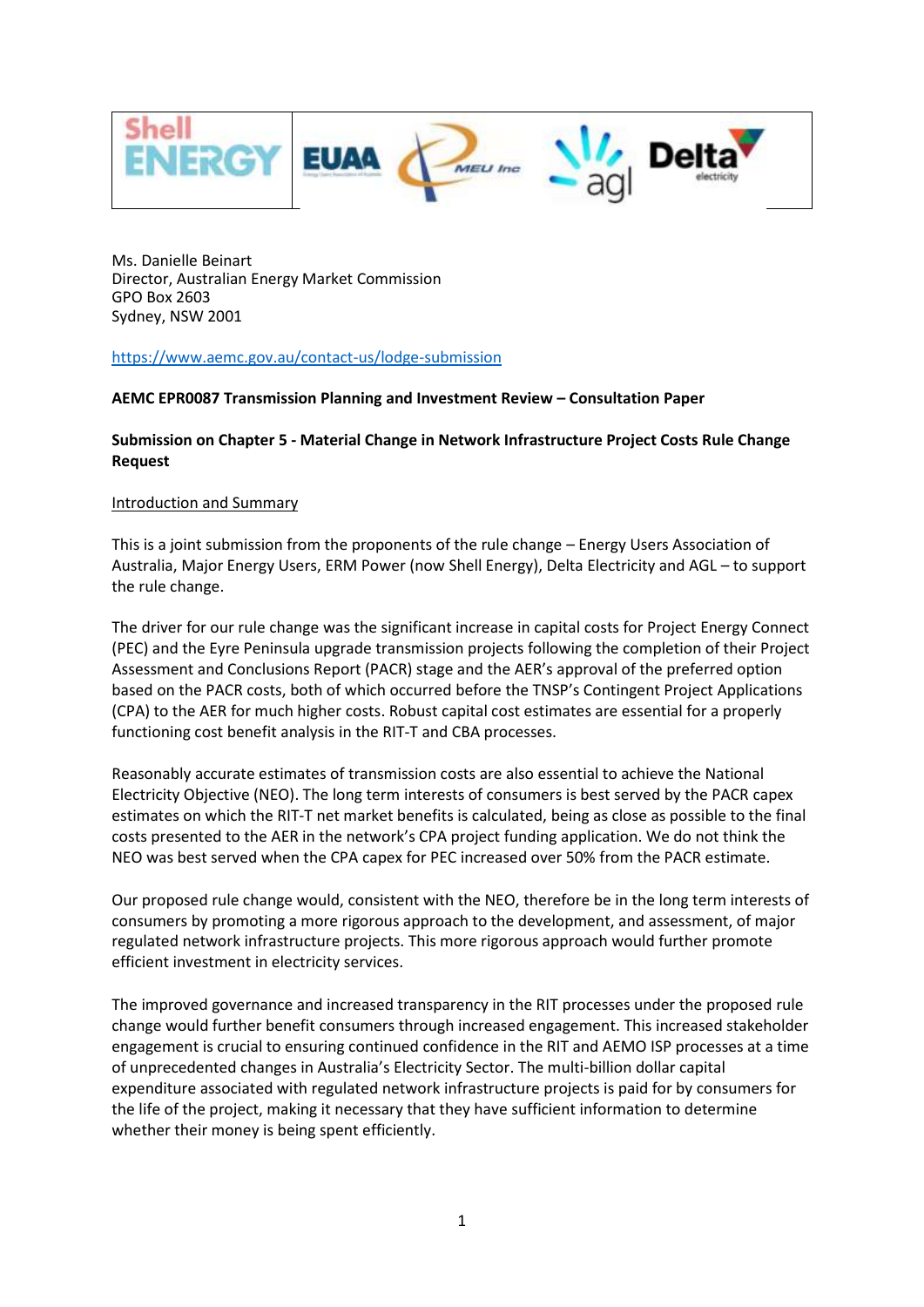While the rule change covers both transmission and distribution projects under the RIT process, the primary focus is on transmission projects because they have the largest costs and have the greatest risk of capital cost increases. This higher risk of over investment is not in the long term interests of consumers. Hence this submission focusses on the impact on major transmission investment.

Under the current rules it is the project proponent (TNSP) that decides if there has been a material change subsequent to completion of the PACR. The TNSP is potentially incentivised not to identify if there is a material change as it would then have to re-open the PACR. This approach is contrary to best practice governance principles. Our rule change would have the AER fulfill that role where there is an increase in PACR costs beyond a percentage trigger. We believe that this would bring greater transparency to the decision – not only about whether the PACR should be re-opened but also enabling the AER to exercise its discretion to decide what that re-opening would involve depending on the individual project.

The aim is to ensure that the preferred option at the PACR stage is based on similar costs that are submitted to the AER in the project funding approval stage. This is achieved through a transparent process that consumers have confidence in, not a TNSP run process that limits the ability of consumers to question the network's decision when consumers are at a significant information asymmetry with the proponent.

The fundamental elements of our rule change proposal are deliberately quite simple. If, following the completion of the PACR and prior to the submission of the project funding approval application to the AER, the capital cost of the preferred option increases by more than a specified percentage, then the TNSP would be required to formally advise the AER. The AER would then have the discretion to:

- Waive the requirement for reapplication of the RIT-T if the revised capital cost is <\$150m for transmission projects, or
- Set out how that reapplication would apply for that particular project if the revised capital cost is ≥ \$150m.

This reapplication could be no more than simply re-doing the PACR with the revised capital costs of the preferred option and an adjustment to the capex of the other options (eg by some material cost index) to see if the original preferred option still has net benefits and is still the preferred option. This process would include a round of stakeholder engagement to give them confidence in the revised results. In other cases, it might be more comprehensive.

We have amended our original rule change proposal in two ways to increase that simplicity:

- there is no requirement that the PACR capex analysis is any particular level of accuracy; eg an AACE class.
- The increase in capex needs to be ≥10% for the network to notify the AER.

We are simply seeking to ensure that the capex used in the PACR cost benefit analysis is within 10% of the capex used for the feedback loop and project funding approval application.

Some stakeholders have criticised the RIT process as adding unnecessary time to the approval process and is delaying required network investment. We do not think that this requirement will add unnecessary time and contribute to any further delay.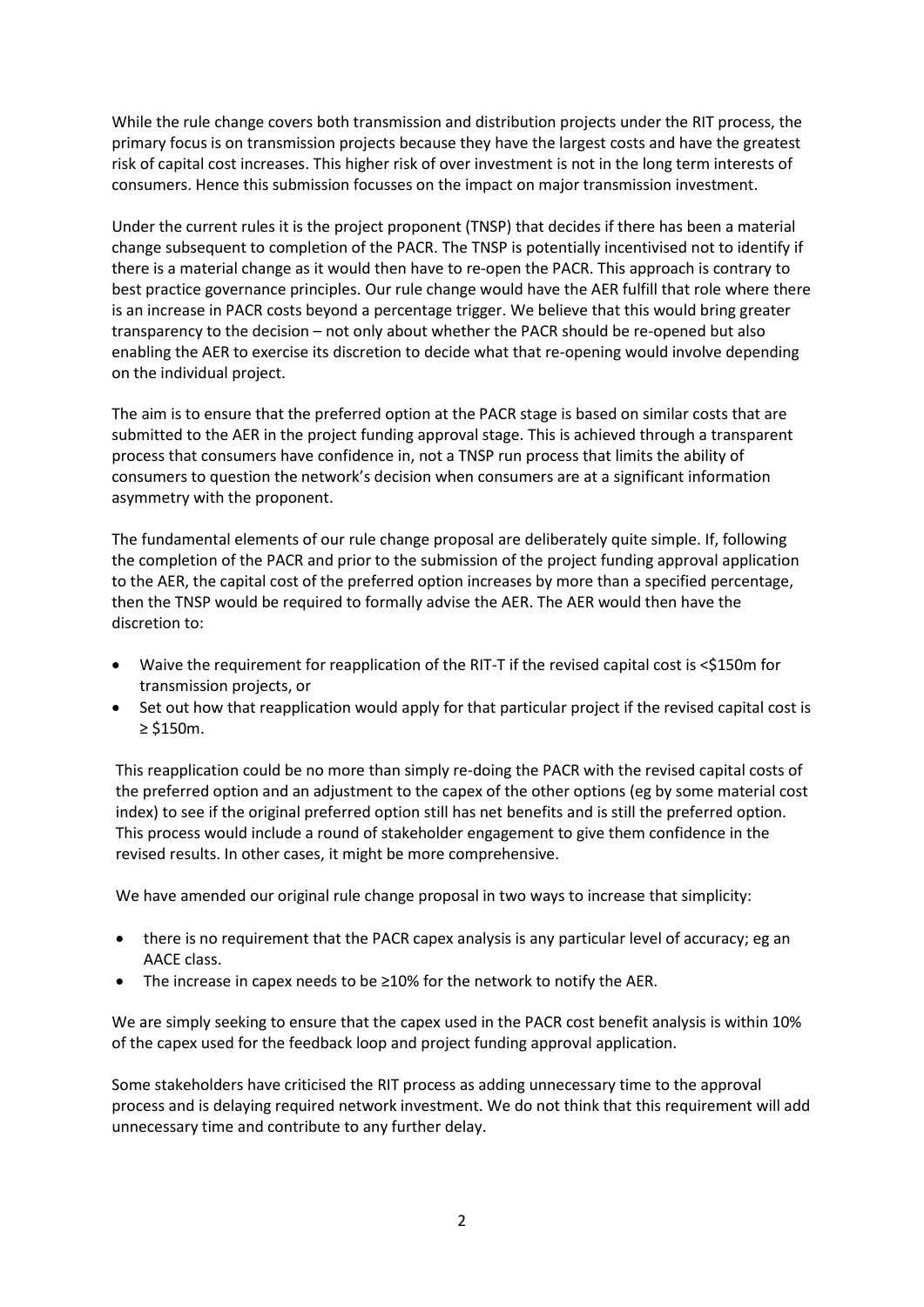- We think it is reasonable to ensure a robust CBA in the PACR to ensure the NEO is met; how can the NEO be met if there is a rush to approve a project that subsequently proves to be much more expensive with consumers picking up that extra cost and if there is doubt about whether it should have been built in the first place?
- The expansion in the importance of 'social licence' issues is now the most critical timetable driver for building new transmission network, not the formal RIT timetable. Delays in the proposed ISP timetable are now occurring because of the changed expectations of best practice engagement with affected landowners along the route. These delays are well after the completion of the RIT-T process.
- Land acquisition and biodiversity costs are an increasingly important part of total project costs and should be included in the PACR cost benefit analysis. We cannot see how deciding on the preferred option without extensive understanding of these social licence costs is in the long term interests of consumers. Networks are having to deal with social licence issues they have never dealt with when they last built large projects 15-20 years ago.
- We think it is better for consumers that the network has a much more comprehensive understanding of these social costs at the PACR stage than having to redo the PACR because costs have subsequently increased significantly prior to the submission of the project funding approval application. Networks are going to have to estimate these costs as part of the project funding approval process so why not ensure an appropriate level of costs for these are incorporated in the PACR so consumers have confidence that the preferred option is, indeed, the preferred option and it has net benefits?
- The selection of cost used in the PACR CBA resides with the RIT proponent. There is no requirement that the mid-point of any cost estimate be used for the CBA. The proposed rule change simply requires assessment by the AER of a "material change" where the costs proposed at the funding approval stage increases by greater than 10% from the cost used in the PACR CBA.

Further, we do not see the rule change imposing unnecessary additional costs on networks. If the network decides to do the required work at the PACR stage and avoid the risk of the AER requiring reopening, then the rule change will simply bring forward what they do now post PACR and pre-CPA anyway. If it does involve additional costs, then we would support the network being able to apply to the AER for a pass through of the additional costs and let the AER rule on whether they were prudent and efficient.

We would consider the rule change a complete success if the AER never had to rule on a reopening of a PACR CBA stage. That would indicate that networks have done a good job in capex estimation at the PACR. It would also help ensure that consumers could have confidence that the revenue sought in the project funding approval application is robust for a project that is the preferred option.

This submission begins with a discussion of our original rule change and the two proposed amendments mentioned above given developments since we submitted our proposal in February and issues raised in the Consultation Paper (the 'Paper'). Then we respond to the questions asked in the Paper.

An appendix discusses three projects – Humelink, the Western Victorian Network Project and Project Energy Connect (PEC) to highlight the importance of 'social licence' costs and why those costs need to be fully considered at the PACR stage.

We would also note that given AER and Government approvals for PEC, we are no longer proposing that the AEMC should approve a one off special transitionary provision that would require reassessment of PEC via a requirement for the project proponent ElectraNet to issue an updated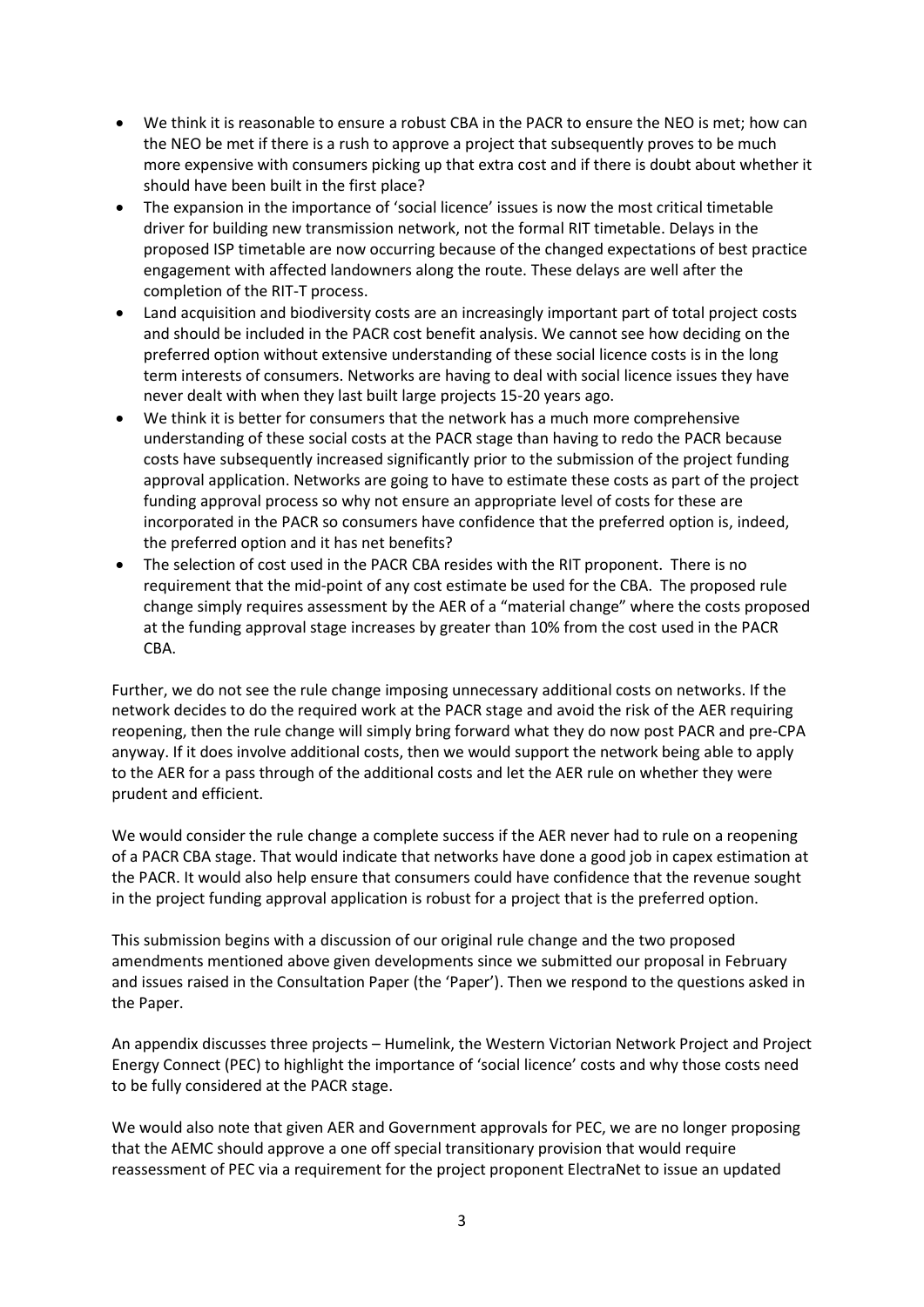PACR. We look forward to further detailed engagement with the Commission as it develops its position on the rule change.

The rule change proponents are separately providing their responses to Chapters 1-4 of the Paper.

Yours sincerely

 $O$  Slile

**Andrew Richards Chief Executive Officer** Energy Users Association of Australia Suite 904, 530 Little Collins Street, Melbourne Vic 3000

Des Headlen

David Headberry **Public Officer** Major Energy Users, Inc. 8 Harker Street Healesville Vic 3777

**Chris Streets** Senior Manager Wholesale Market Regulation **AGL Energy Limited** Level 24, 200 George St Sydney NSW 2000

Alle

Anthony Callan Executive Manager Marketing **Delta Electricity** Suite 5.01, 580 George Street Sydney NSW 2000

Alcule

Libby Hawker General Manager Regulatory Affairs and Compliance Shell Energy Level 3, 90 Collins Street Melbourne Vic 3000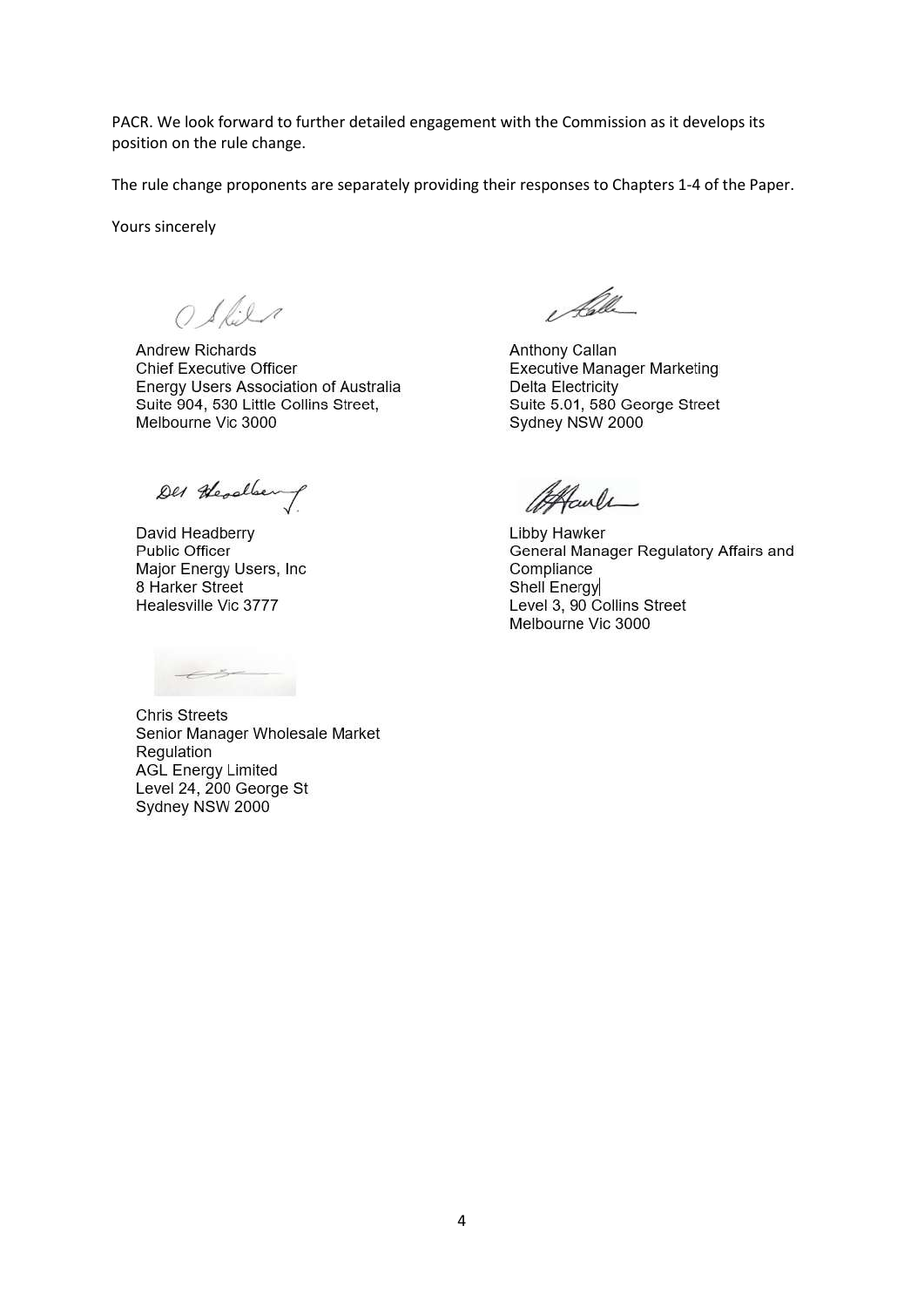### **Submission - AEMC EPR0087 Transmission Planning and Investment Review – Consultation Paper**

#### Why we proposed the rule change

The rule change is driven by the need to ensure the RIT process meets the long term interests of consumers by promoting efficient investment in electricity services under the National Electricity Objective (NEO). We want the multi-billion dollar network infrastructure expansions that will be required to facilitate the transition of the NEM from a highly concentrated synchronous generation system to a highly decentralised weather-dependent generation system to be built on time and on budget.

The need for a more rigorous approach to cost estimation is well recognised across all stakeholders and many reports to energy market bodies have provided evidence to support this. For example, Houston Kemp in their report to the AER on the regulatory treatment of large transmission projects noted<sup>1</sup>:

"The magnitude of the investment projects foreshadowed in the ISP, both individually and as collective, brings into focus the regulatory processes that will be engaged to assess and approve them. Once approved and built, consumers will be paying for these projects for decades into the future, and so it is critical to the long term interests of consumers that they:

- are procured at least cost to consumers; and
- proceed only where they provide benefits to consumers."

## and $2$ :

"The costs of these large, discrete projects are similarly uncertain. Most of the ISP transmission projects serve to increase interconnection capacity between NEM regions, increase connection with renewable energy zones (REZs) or both. These projects represent new challenges for TNSPs since they generally require them to extend the physical reach of their networks through the construction of entirely new transmission lines, rather than augmenting existing capacity. This means that the estimated costs of these projects are subject to considerable uncertainty, because:

- TNSPs do not have recent experience of projects of this type and scale, with few best practice examples against which to benchmark; and
- route design for new transmission lines can affect costs substantially but TNSPs' ability to select routes may often be affected by environmental approvals processes, the cost and timing of which may not be in their close control."

The MBB report to AEMO on the Transmission Cost Database highlighted` seventeen reasons for underestimation of costs in the early project stages<sup>3</sup>.

 $<sup>1</sup>$  See p. 1</sup>

[https://www.aer.gov.au/system/files/HoustonKemp%20-%20Regulatory%20treatment%20of%20large%20tran](https://www.aer.gov.au/system/files/HoustonKemp%20-%20Regulatory%20treatment%20of%20large%20transmission%20investments%20-%20August%202020%2811698947.1%29.pdf) [smission%20investments%20-%20August%202020%2811698947.1%29.pdf;](https://www.aer.gov.au/system/files/HoustonKemp%20-%20Regulatory%20treatment%20of%20large%20transmission%20investments%20-%20August%202020%2811698947.1%29.pdf)

<sup>2</sup> Op cit p.8

<sup>&</sup>lt;sup>3</sup> See pp 8-1[0 https://www.aemo.com.au/-/media/files/electricity/nem/planning\\_and\\_forecasting/inputs](https://www.aemo.com.au/-/media/files/electricity/nem/planning_and_forecasting/inputs-assumptions-methodologies/2021/transmission-cost-database-phase-1-report.pdf?la=en)[assumptions-methodologies/2021/transmission-cost-database-phase-1-report.pdf?la=en](https://www.aemo.com.au/-/media/files/electricity/nem/planning_and_forecasting/inputs-assumptions-methodologies/2021/transmission-cost-database-phase-1-report.pdf?la=en)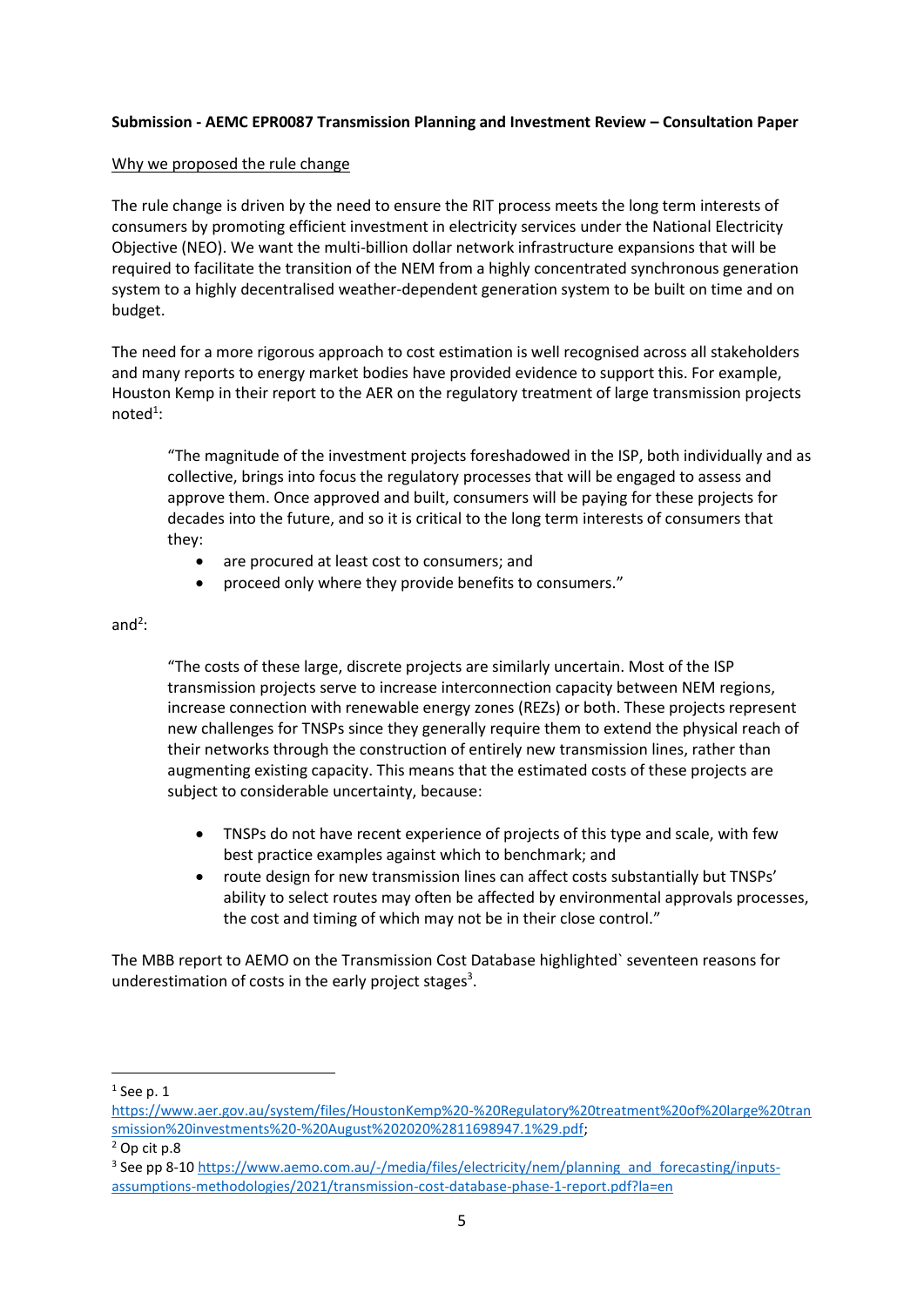The Grattan Institute recently published a research paper on the risks of cost escalation on 'megaprojects'<sup>4</sup>. While the focus was road and rail projects, we consider the evidence very relevant to network projects. The analysis compared the published cost at the time of project sanction (effectively the equivalent of the CPA) with the published actual cost for all public road and rail projects competed from Q1 2021 to Q1, 2020. The main conclusions included:

- the larger the project the greater the cost overrun,
- a few large projects account for most of the overrun often the overrun is equal to a large project size itself,
- the earlier the project cost announced the larger the overrun, and
- costs can increase significantly even after contracts are let depending on the contract conditions.

The experience of Project Energy Connect (PEC) and the Eyre Peninsula upgrade reflects these findings - a significant increase in capex between completion of the PACR and application for contingent project approval. At the time of completion of the RIT-T for PEC the capital cost was \$1.53b and this was the cost AER used in its 5.16.6 review concluding that net benefits were ~\$269m rather than the proponent's claimed \$924m<sup>5</sup>. The cost estimate was an AACE Class 4 estimate that implies only 1-15% of scope had been defined<sup>6</sup>.

However, when the CPA was submitted, the requested capital cost had increased to \$2.4b. Given it was then up to Transgrid and Electranet to decide if there was a 'material change' under the rules (Clause 5.16.4(z3), stakeholders had no opportunity to properly question their decision. All we could see was continually rising costs and the networks claiming continually rising and untested benefits so that the project always demonstrated net benefits.

Appendix C in the Paper refers to the publication in March 2021 by Electranet of the "PEC Review of economic assessment" reviewing the likely impact on the project of various changes in policies and assumptions. This very high level 13 page report concluded that these changes had a positive \$140- \$290m impact on net benefits<sup>7</sup>. Yet there was no way for consumers or the AER to independently assess the veracity of that report given (i) the RIT-T process had ended, (ii) Clause 5.16.6 had been removed from the rules for ISP projects and (iii) the huge information asymmetry between the network with its proprietary modelling and consumers. What we do know is that:

- the AER's 5.16.6 review published in January 2020 substantially reduced the networks' claimed net benefits
- it was reasonable to assume given the AER's view of net benefits, using a \$2.3b capex would have meant the project would not passed the 5.16.6 review by the AER
- when Electranet sought the AER's assurance on their updated CBA as a precursor to Electranet's CPA, the AER in a letter to Electranet on  $28<sup>th</sup>$  September 2020 said<sup>8</sup>:

<sup>&</sup>lt;sup>4</sup> Grattan Institute "The Rise of Megaprojects – Counting the Cost" November 2020 [https://grattan.edu.au/wp](https://grattan.edu.au/wp-content/uploads/2020/11/The-Rise-of-Megaprojects-Grattan-Report.pdf)[content/uploads/2020/11/The-Rise-of-Megaprojects-Grattan-Report.pdf](https://grattan.edu.au/wp-content/uploads/2020/11/The-Rise-of-Megaprojects-Grattan-Report.pdf)

<sup>&</sup>lt;sup>5</sup> See p.[7 https://www.aer.gov.au/system/files/AER%20-%20Determination%20-%20SAET%20RIT-](https://www.aer.gov.au/system/files/AER%20-%20Determination%20-%20SAET%20RIT-T%20-%2024%20January%202020.pdf)[T%20-%2024%20January%202020.pdf](https://www.aer.gov.au/system/files/AER%20-%20Determination%20-%20SAET%20RIT-T%20-%2024%20January%202020.pdf)

 $6$  Op cit p.79

<sup>7</sup> [https://www.electranet.com.au/wp-content/uploads/projects/2016/11/PEC-Review-of-economic](https://www.electranet.com.au/wp-content/uploads/projects/2016/11/PEC-Review-of-economic-assessment-Final-31-Mar-2021.pdf)[assessment-Final-31-Mar-2021.pdf](https://www.electranet.com.au/wp-content/uploads/projects/2016/11/PEC-Review-of-economic-assessment-Final-31-Mar-2021.pdf)

<sup>8</sup> See

[https://www.aer.gov.au/system/files/AER%20-%20Letter%20of%20response%20to%20ElectraNet%20-%2028](https://www.aer.gov.au/system/files/AER%20-%20Letter%20of%20response%20to%20ElectraNet%20-%2028%20September%202020_0.pdf) [%20September%202020\\_0.pdf](https://www.aer.gov.au/system/files/AER%20-%20Letter%20of%20response%20to%20ElectraNet%20-%2028%20September%202020_0.pdf)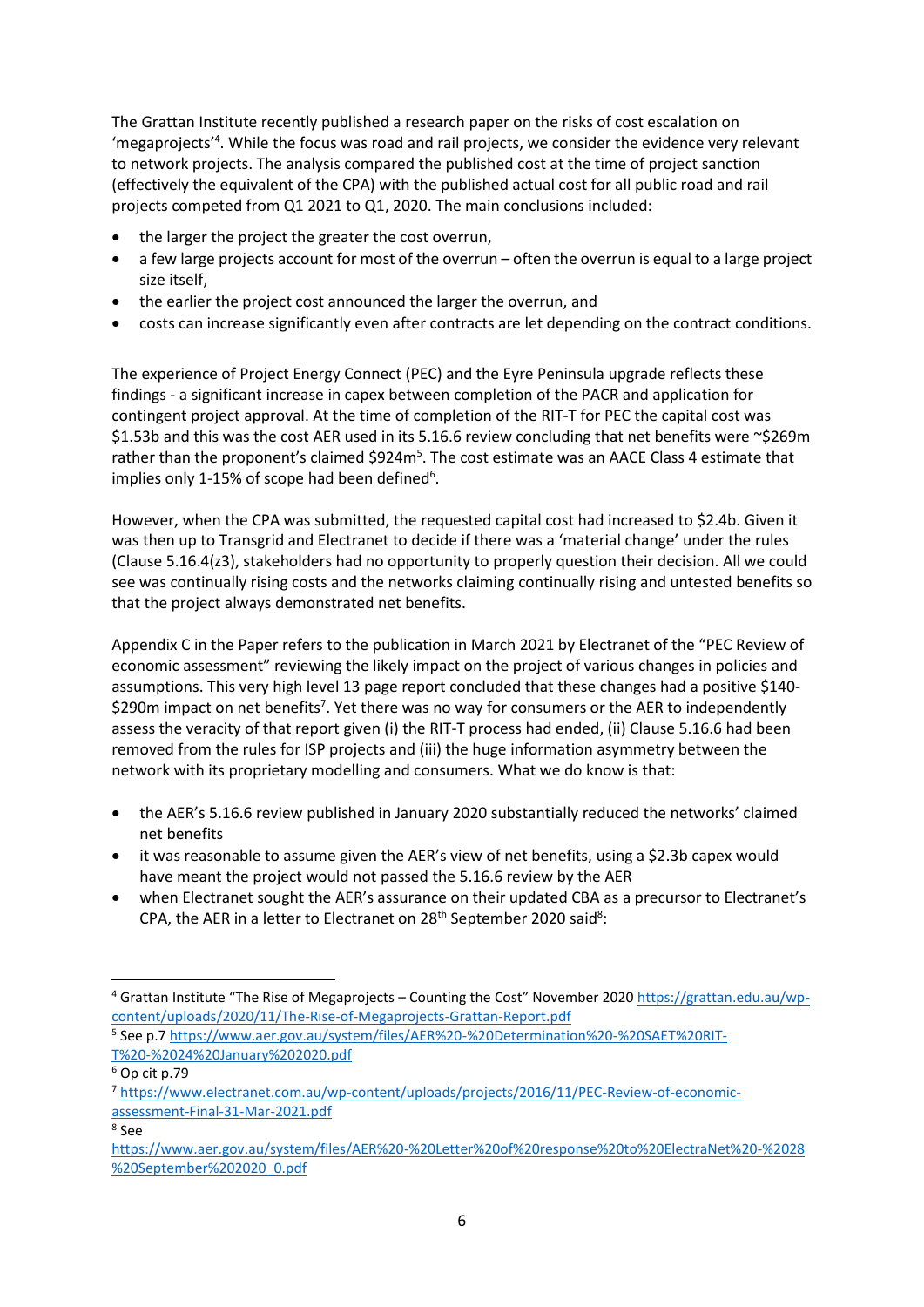"The updated modelling results indicate that PEC is likely to remain the preferred option, but that the net economic benefits remain finely balanced and there is a significant zone of uncertainty. It is difficult to precisely estimate the net economic benefits with a high degree of confidence and there are a number of reasons for this."

and then goes on to detail three reasons before stating:

"In addition to these uncertainties, we consider that the estimated benefits of PEC are likely to be overstated…"

So it is understandable that our organisations are reluctant to accept the proponents claims about net benefits when we do not have the resources or the information that the AER has to review what a proponent provides as justification.

Evidence since we made our rule change submission has only reinforced our view of the need for this rule change. Humelink is now the most expensive ISP project and is subject to considerable dispute with a range of stakeholders about its route through the Snowy Mountains National Park and other areas considered to have significant environmental value. The PACR (July 2021) estimated capex for the preferred option 3C is  $$3,317m^9$ , a nearly 250% increase compared with the PADR (January 2020) estimate of \$1,350m. Lines and substations increased 230% from \$1,030m to \$2,380m and biodiversity costs increased nearly 300% from \$320m to \$935m. The PACR estimate is classified as a Class 4 estimate and hence still has a considerable degree of uncertainty.

For example, the recent dispute raised by Wunelli Pty Ltd with the AER<sup>10</sup>:

"…on the grounds that it believes the Humelink RIT-T Project Assessment Conclusions Report (PACR) fails to identify and consider all credible options to address the network need."

may be a sign of what is more likely in the future when landowners dispute the route selection and drive costs higher. This is indicative of the limits of using Class 4 estimate for the PACR.

The rising importance of 'social licence' and the significant number of greenfield transmission infrastructure projects required under AEMO's ISP means that using a Class 4 estimate at the PACR stage for the final cost benefit assessment for RIT-T approval is of even more limited use to consumers seeking to judge whether a project should proceed. These were not large considerations when the last large projects – QNI and Basslink were built 15-20 years ago. Social licence issues mean that consumers and other stakeholders cannot make an informed decision on whether they support a project based on a Class 4 capex estimate – which is what they are currently required to do under the rules.

There is almost a Catch 22 situation - because TNSPs are only doing Class 4 type estimates even at the PACR stage, they have not completed the work required to enable an accurate estimate of land acquisition and biodiversity costs (eg route selection and engagement with landowners). This is then compounded by the choice to use the midpoint of this estimate in the PACR CBA where historical observations indicate that costs submitted at the funding approval stage are closer to the maximum

<sup>9</sup> Transgrid "Reinforcing the Southern Shared Network to increase transfer capacity to demand centres" (Humelink) PACR 29 July 2021 pp 15-16 [https://transgrid.com.au/what-we-do/projects/current](https://transgrid.com.au/what-we-do/projects/current-projects/Reinforcing%20the%20NSW%20Southern%20Shared%20Network/Documents/TransGrid%20HumeLink%20PACR.pdf)[projects/Reinforcing%20the%20NSW%20Southern%20Shared%20Network/Documents/TransGrid%20HumeLin](https://transgrid.com.au/what-we-do/projects/current-projects/Reinforcing%20the%20NSW%20Southern%20Shared%20Network/Documents/TransGrid%20HumeLink%20PACR.pdf) [k%20PACR.pdf](https://transgrid.com.au/what-we-do/projects/current-projects/Reinforcing%20the%20NSW%20Southern%20Shared%20Network/Documents/TransGrid%20HumeLink%20PACR.pdf)

<sup>10</sup> Se[e https://www.aer.gov.au/communication/aer-extends-timeframe-for-making-a-decision-on-humelink-rit](https://www.aer.gov.au/communication/aer-extends-timeframe-for-making-a-decision-on-humelink-rit-t-dispute)[t-dispute](https://www.aer.gov.au/communication/aer-extends-timeframe-for-making-a-decision-on-humelink-rit-t-dispute)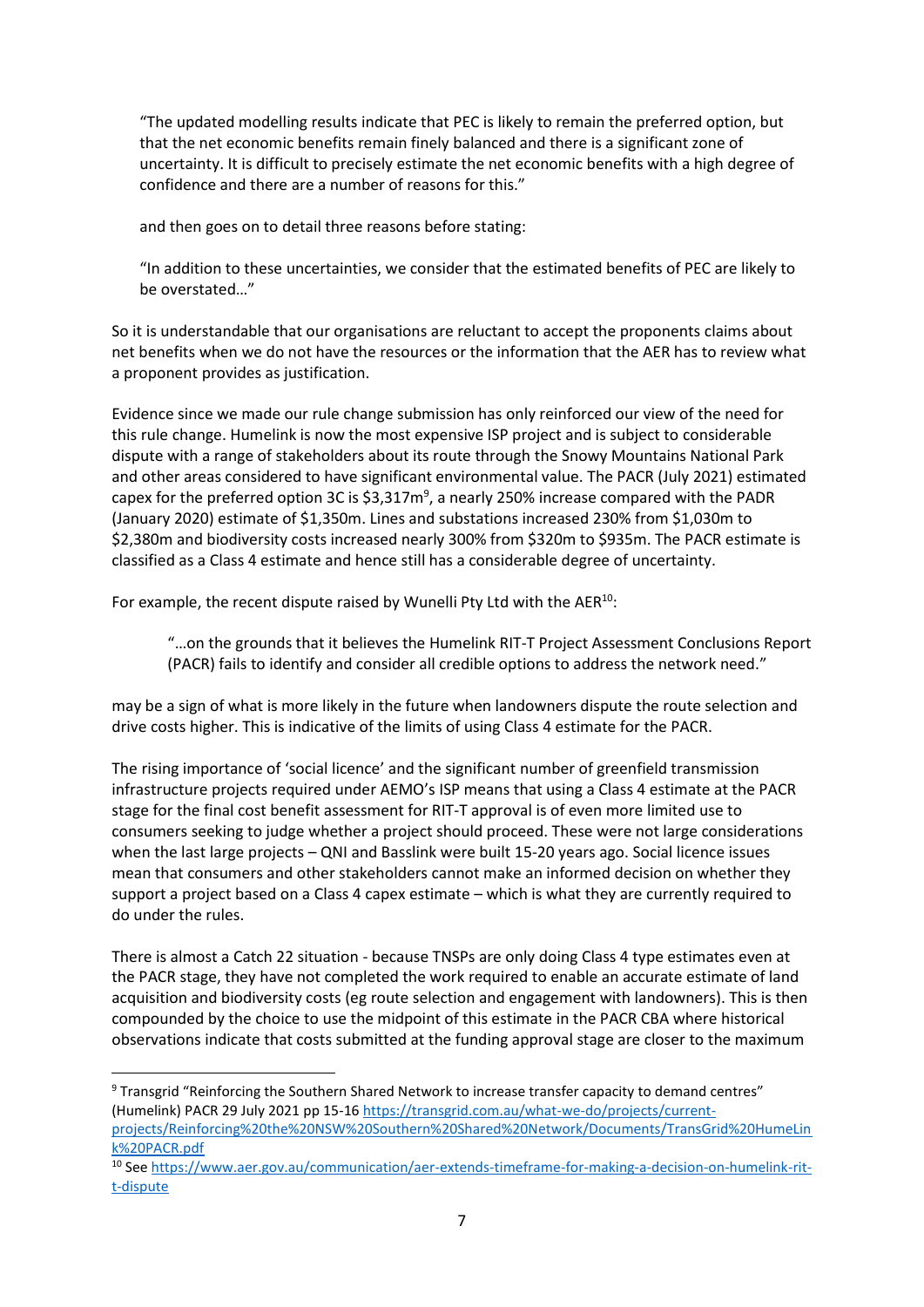value in the estimate range. The Appendix discusses Humelink, the Western Victorian Network Project and PEC to illustrate the growing importance of these costs and the need to include robust estimates of them in the PACR.

The large cost increases between the completion of the PACR and submission of the project funding approval application for a number of RIT-T projects suggest that TNSPs have an incentive to underestimate capex at the PACR stage as this increases the chances of a project showing net benefits and hence getting AER approval<sup>11</sup>. When the capex subsequently increases, it seems the project proponent are always able to find enough 'benefits' to meet the 'net benefits' test and for the PACR option to remain the preferred option. Given that, under the current Rules, it is the project proponent which decides on whether a material change has occurred, we do not believe this process is consistent with the NEO as the end result is that consumers are then expected to pay for an asset following limited scrutiny of costs and benefits. We see this lack of scrutiny and the incentive it potentially creates as a major problem with the RIT-T governance framework. The Paper acknowledges this important governance issue.

We noted in our rule change application that there had been a number of initiatives to improve the accuracy of capex costs in transmission projects; eg, AEMO's transmission cost database (TCD), the feedback loop in the ISP and the AER's Guidance Note on the contingent project application process for ISP projects. But these do not address the fundamental governance issue identified.

The rule change is designed to lessen the chance of an inefficient project (one without net benefits or not the preferred option due to capex rises since the completion of the PACR) getting to the project funding approval stage where the AER Guidance Note is only going to ensure the project (irrespective of whether it has net benefits and is still the preferred option at the revised cost) has an efficient cost put into the allowable revenue.

The Paper agrees with our rule change submission that the feedback loop is not a substitute for RIT process:

"While this is an important safety net, the feedback loop does not seek to answer the same question as the RIT-T: namely, what is the option that achieves the identified need in the most efficient way (or "maximises the present value of net economic benefit")? Rather, the feedback loop focuses on the upper bound of acceptable costs, while the RIT-T seeks to identify the lower bound or least cost option that will meet the identified need."

We argued in our rule change that we:

"… consider there is a gap in the middle around the PACR and RIT approval as it transitions through to the CPA in ensuring that a project continues to provide a net benefit when significant cost increases occur and that is where this proposed rule change is specifically focussed."

The final point to note is that while the AER's CPA Guideline will somewhat mitigate the risk of cost increases post CPA approval, we expect that heightened social licence issues will inevitably mean TNSPs will apply for a cost pass though of these additional costs on the basis that they were prudent and efficient. It is then too late if that higher cost would not have passed the RIT or feedback loop tests. In our view this further supports the aim of the rule change for a more accurate estimate at the PACR stage.

 $11$  This is the opposite of what we think is the case for the ex ante capital in the revenue reset process.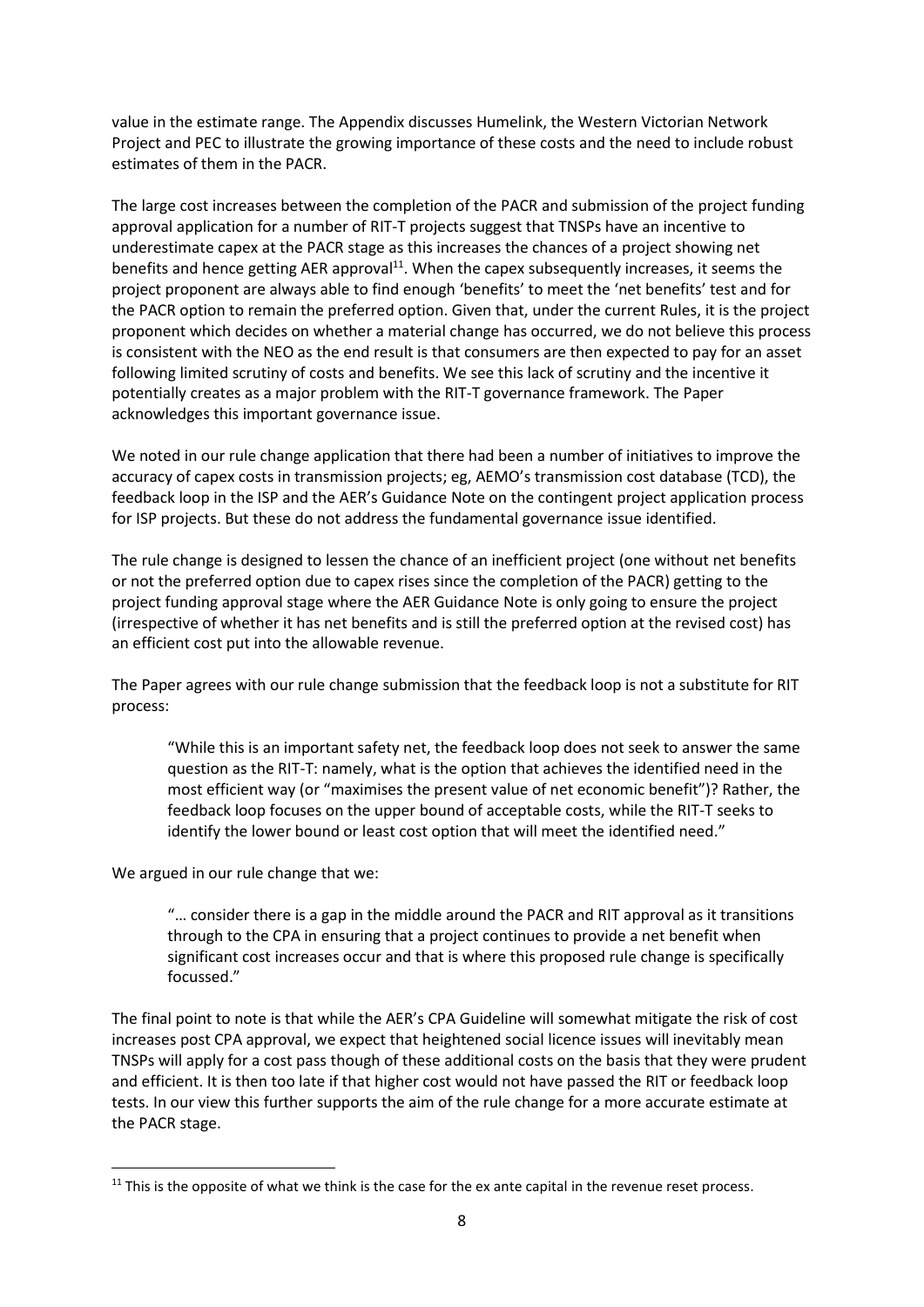### What we proposed in the original rule change and an amendment to our rule change proposal

Our rule change is relatively simple. If, following the completion of the PACR and prior to the submission of the project funding approval application to the AER, the capital cost of the preferred option increases by more than a specified percentage, then the TNSP would be required to formally advise the AER. The AER would then have the discretion to:

- waive the reapplication if the revised capital cost is <\$150m for transmission projects
- determine how the PACR should be reapplied for that particular project if the revised capital cost is ≥ \$150m.

In line with best practice governance arrangements, it would be the AER, not the sponsoring TNSP, that decides whether a material change has occurred and what the TNSP would be required to do in reopening the RIT-T. The intention of our rule change is to drive network behaviour to produce more accurate forecasts as part of the RIT process to avoid the risk of the AER deciding that the process would be re-opened. We would consider the rule change a complete success if the AER never had to rule on a reopening of a PACR. That would mean that the network would have done a good job in estimating the capex value used in the PACR. It would also help ensure that consumers could have confidence that the revenue sought in the project funding approval application is robust for a project that is the preferred option.

As the Paper discusses, the rules are not precise on what the AER is to take into account in making any determination, nor in what the terms 'reopen' or 'reapply' mean. The Paper argues that:

"…a requirement to "reapply the RIT" means the proponent is required to go back to the start of the process and complete all the steps again."

But the Paper then notes the conclusion of the Commission's 2017 determination regarding replacement expenditure planning arrangements that referred to the discretion the AER has, saying:

"…the AER may conclude that all of the RIT-T process should be carried out, certain elements of the RIT-T [should] be re-run or, the RIT process is not required [to be re- run]".

Our rule change proposal was that the AER be able to exercise that discretion on what 'reopen' or 'reapply' means on a case by case basis. Our default position was that it may simply require the proposing network(s) to redo the PACR with the higher capex and undertake a range of stakeholder engagement to see if it still has net benefits and is still the preferred option. If so then the project assessment would proceed to the next stage – running through the feedback loop and then the project funding approval process. If it was no longer the preferred option, then greater scrutiny would be required.

In our rule change we also proposed that the current PACR practice, which seems to be the project proponent developing an AACE Class 4 cost estimate, was an inadequate basis for effectively making the final decision on the preferred option. Costs can increase significantly from that decision point in a way that may render the preferred project to no longer be the preferred project at the time of submitting the project funding approval application. We then proposed that in order to address this risk, the capex estimate in the PACR should be an AACE Class 2 estimate.

However, since we made our original rule change proposal in February there has been considerable discussion around the definition and use of cost classes at different stages of the RIT and project funding approval process. We have seen the AEMO publish its Transmission Cost Database which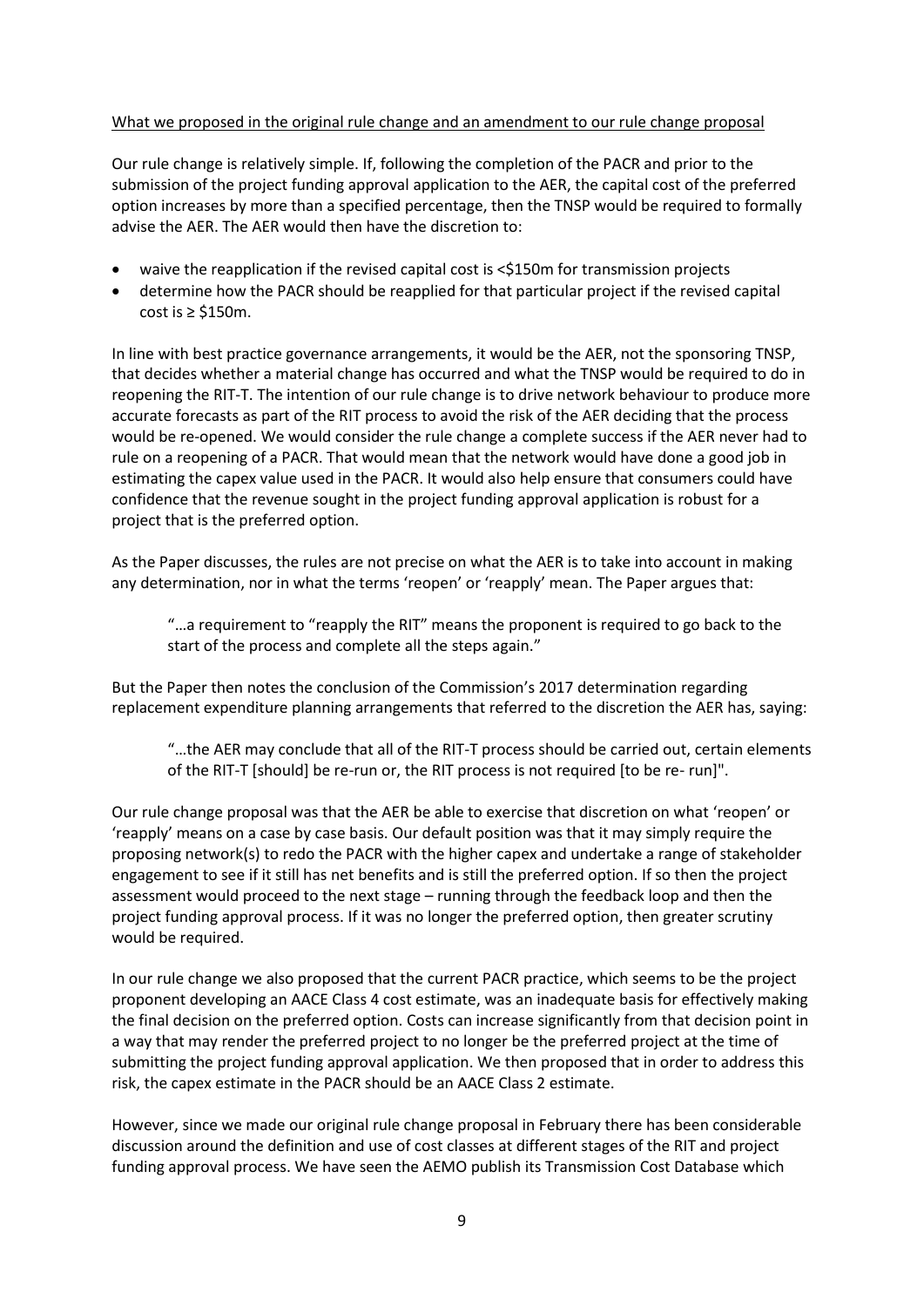discusses the different classes, but presents accuracy bands based on GHD analysis that are different from the accuracy bands in the AACE classification we were using in our original proposal.

Given this difference we consider that prescribing a particular cost category to the PACR could be confusing to all stakeholders. As a result, rather than a prescriptive requirement in the rules which can be open to interpretation, we now propose to leave it up to the proponent(s) to decide the level of accuracy to adopt for the purpose of calculating the PACR capex estimate.

As a result of this change, we are now proposing that the rules do not require a specific class of cost estimate at the PACR stage and that the trigger for the network to advise the AER of a capex increase post PACR should be a 10% increase for all projects, rather than 15% for lower cost projects and 10% for higher cost projects.

#### Responses to Questions

QUESTION 11: WHO SHOULD DECIDE WHETHER THE RIT MUST BE REAPPLIED?

- 1. Should this decision remain the responsibility of the proponent or should it be a matter for the AER? Why?
- 2. If the decision remains with the proponent, should the AER have the right to test that opinion?

#### *Response*

Given the current approach whereby it is solely up to the project proponent to decide if there has been a material change, we are not surprised there has been no instance where a proponent has reapplied the RIT as a result of a self-determined material change. They would not want to go through the process again given their view of the time and cost involved and, perhaps more particularly, in case it shows the preferred option changes or that there are no longer net benefits. Networks want to build assets as that is where their return is.

This is precisely the reason we proposed that it be the AER that makes the decision rather than the project proponent. We prefer a deterministic decision rule rather than having the option for the AER to decide whether to review. This later approach in part 2 of the question could get very complicated; eg, will stakeholders have the ability to apply to the AER to review? What evidence will they have to provide (which will be difficult given the information asymmetry between the proponent and consumers seeking a review)? We are happy to leave that decision up to the AER based on a deterministic trigger threshold with the AER having discretion to call for submissions as it considers its decision.

Best practice governance would clearly dictate that it should be an independent regulator, the AER, and not the network that should be the entity decided if a material change had occurred. We agree with the view in the Paper where it discusses whether it should be the TNSP or the AER (p.51):

"While the proponent will be most familiar with the project's costs and benefits and thus may be best placed to identify if the ranking of the preferred option has changed, it may naturally be reluctant to reapply the RIT or even be seen to have a conflict of interest. By contrast, the AER is impartial and focussed on consumer protection. As such, it may be considered the more objective judge of whether reapplication of the RIT, in some form, is warranted."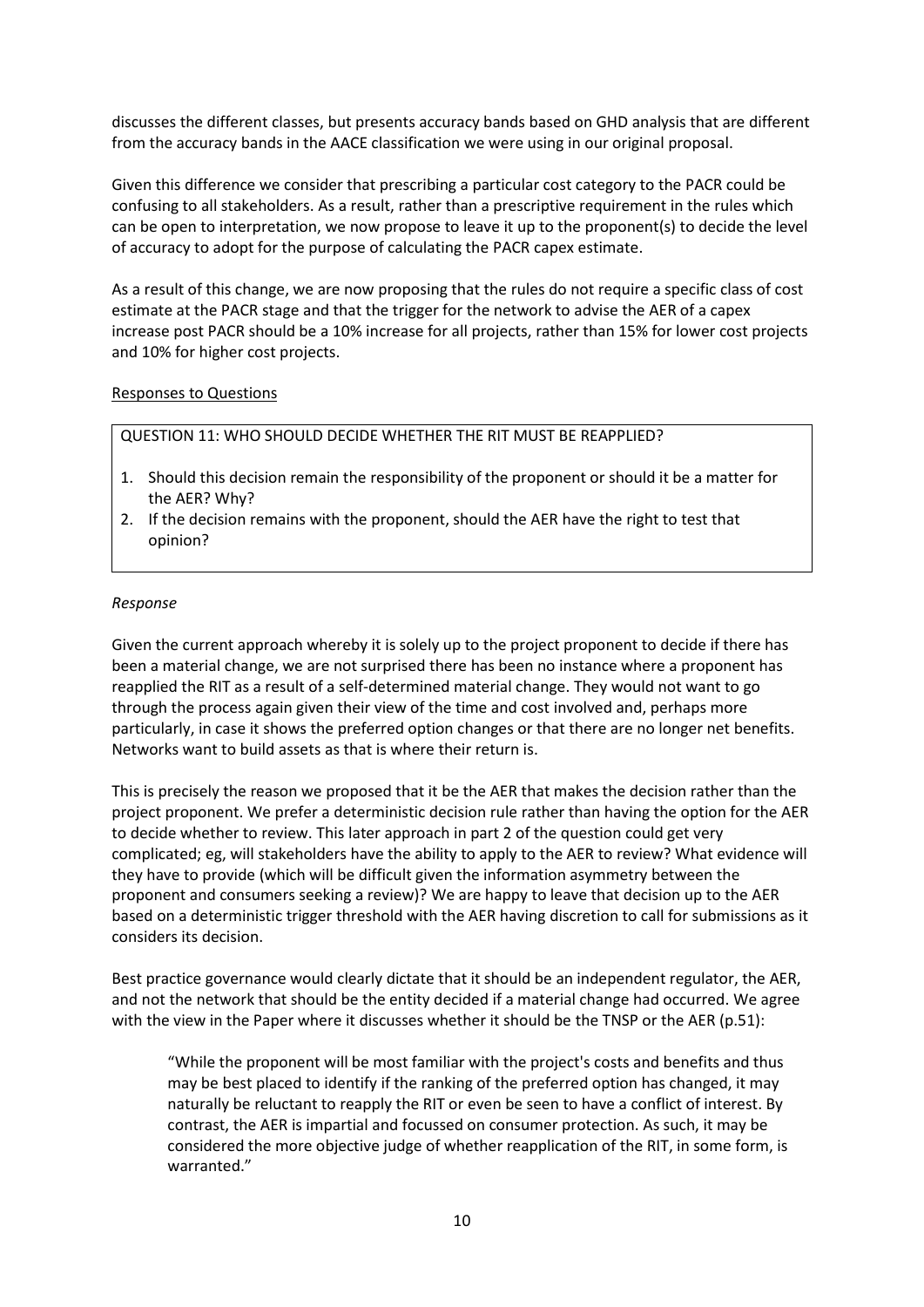# QUESTION 12: COST THRESHOLDS

- 1. Should the NER include a requirement to reapply the RIT, or update analysis, when costs increase above specified percentage thresholds? If so, do you have a view as to what those percentage thresholds should be?
- 2. Do you consider this requirement should apply to all RIT projects or only those above a particular cost threshold/thresholds? If so, do you have a view as to what the cost threshold/s should be?
- 3. Do you have any views regarding the suggested alternative "decision rule" approach?
- 4. Should updated project cost data be provided to AEMO to help improve the accuracy of the ISP?
- 5. Do you have any other suggestions regarding alternative ways to manage cost increases?

## *Response*

Our principal focus in the rule change was on large projects that go through the RIT-T process. These are the projects where poor quality cost estimates can have the largest impact on consumers. That is why we proposed AER discretion below the \$150m/\$50m threshold. We support having a cut-off point based on capital costs and the Paper's suggestion for that to accord with the threshold for contingent projects is reasonable. Discussions with a couple of DNSPs suggested there are very few RIT-D projects that would be potentially subject to AER review under this rule change. There are only a relatively small number of ISP projects above \$150m capex.

For projects that are above the \$150m/\$50m thresholds, our proposal is a mandatory requirement:

- for the proponent to inform the AER, prior to the submission of the project funding application, if capital costs have increased by >10% from the costs used in the PACR CBA, and
- for the AER to reopen the RIT-T and exercise its discretion to determine the level and complexity of that reopening

We did not want to force the AER to undertake a review of every project given the administrative costs. The proposal is specifically directed at only a small number of large projects where the risk of cost increases have the largest impact on consumers. There well may be some form of indexation on these trigger points to preserve their real value.

We do not accept the argument against the re-opening of the larger projects because it would be costly. The Paper cites a cost estimate of 1-3% for a detailed feasibility study. Based on the PADR cost for Humelink of \$1.35b, it would cost \$13-40m to prepare a detailed cost estimate, although we consider the upper level is somewhat overstated. Given the PACR estimate of \$3.32b capex for the preferred option, we think consumers would be happy to pay \$13-40m to get a more robust capex estimate than Class 4, recognising that these costs are going to be incurred anyway in the lead-up to submission of the project funding approval application. The same reference the Paper uses to source this cost estimate supports doing the additional work $12$ :

<sup>12</sup> See<https://www.processindustryinformer.com/short-cutting-front-end-engineering-design-feed>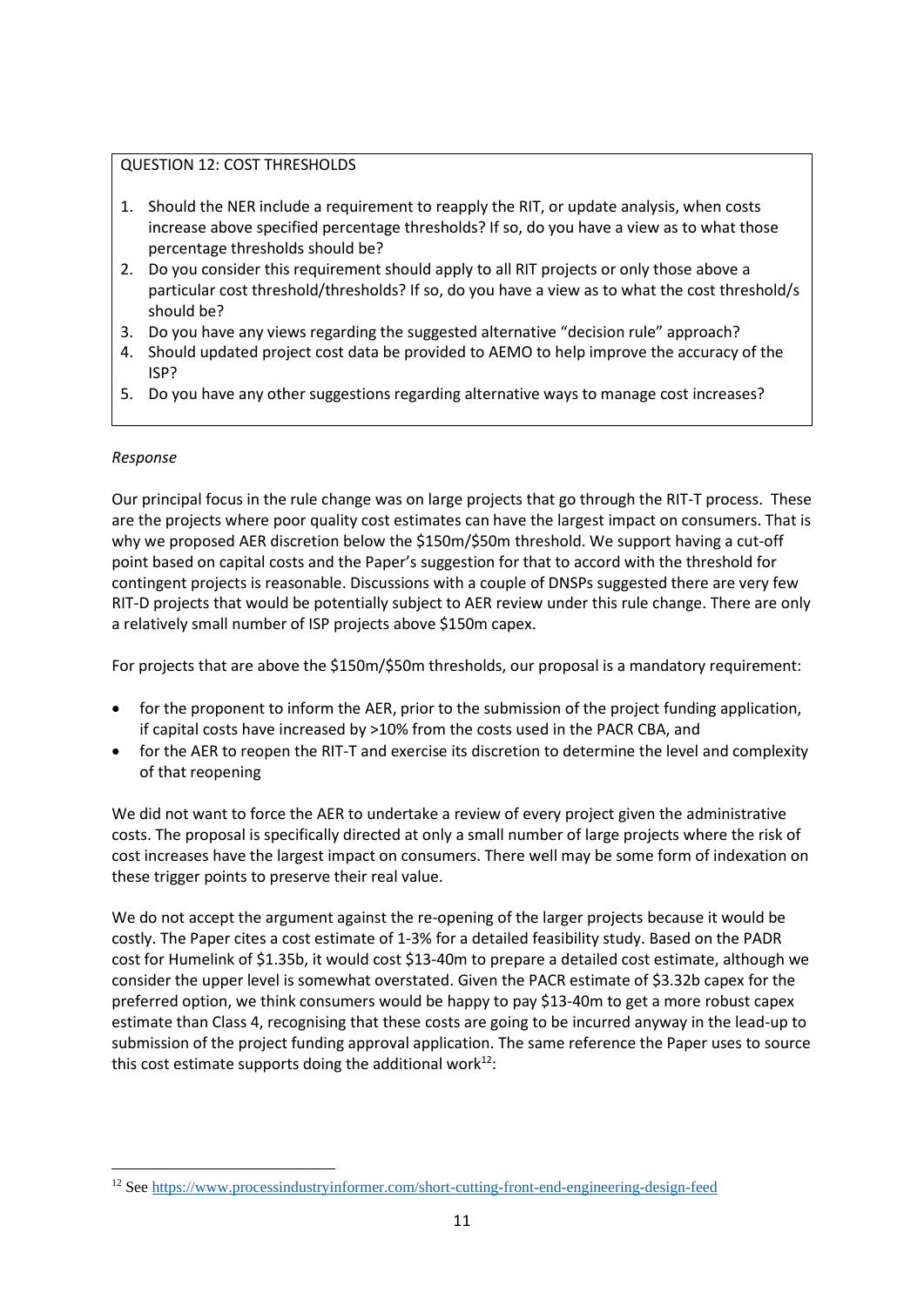"Not an insubstantial sum but the operator gets a return on its investment. Progress on the project is made in terms of the engineering, but more importantly greater certainty on the cost of the project is provided."

The Paper suggests that the +10%/15% thresholds for the AER to consider a review:

"…may be considered too low in light of the wide error margins typically associated with cost estimates for complex projects at the RIT stage."

This seems to 'put the cart before the horse', and perhaps even somewhat 'defeatist'. The problem the rule change is seeking to address is 'the wide error margins' in the capital cost used in the RIT-T CBA. How can consumers have confidence in the preferred project at the PACR stage remaining the preferred project up to the project funding aproval stage when there are such wide error margins in the capex? How can it be in the long term interests of consumers to have decisions about spending billions of dollars in network investment that consumers will pay for over the next 50-60 years when there are such 'wide error margins'? Therefore, how can this position be consistent with the NEO?

The Paper raises an interesting point in reference to decision rules and evaluation of network vs non-network options. It is not just a case of the movement in costs of network vs non-network options, it is also about the level of accuracy.

Based on the AEMO Transmission Cost Database (TCD), AEMO uses the mid-point of the Class 5/4 capex estimates in ISP modelling. As we noted above, we do not think that is justified, but let's assume it is for this discussion. Yet the CSIRO approach to measuring the accuracy of generation and storage capex is quite different to the TCD. CSIRO describe their approach as $^{13}$ :

"Our preferred definition of current costs are the costs that have been demonstrated to have been incurred for projects completed in the current financial year (or within a reasonable period before). We do not wish to include in our definition of current costs, costs that represent quotes for delivery of projects in future financial years or project announcements."

This approach suggests a Class 1 estimate or perhaps a Class 2 for non-network options. It seems an unequal playing field for AEMO modelling to be comparing midpoints of Class 5/4 estimates for network vs Class 1/2 estimates for batteries. We illustrate this with an example of two competing projects – one will definitely cost \$1b using a non-network solution, and the other costs \$975m ±50%. Under the RIT-T and ISP frameworks, we understand that the \$975m project will be generally considered optimal. That does not make sense to us. The lower risk of cost increase for the \$1b option would be more favourable that the risk profile for the network option, particularly noting the potential for the non-network option to be reused elsewhere if the benefits of the project are not realised in the future.

We do not see the need to complicate the process with 'more nuanced sensitivity analysis' or 'bespoke' decision rules. We are proposing that the AER is able to exercise its discretion under the rules to decide what 'reopening' means. The Paper's suggestion that (p.53):

<sup>&</sup>lt;sup>13</sup> See CSIRO "Gen Cost 2020-21" Final Report June 2021 p.16 [https://www.csiro.au/en/news/News](https://www.csiro.au/en/news/News-releases/2021/CSIRO-report-confirms-renewables-still-cheapest-new-build-power-in-Australia)[releases/2021/CSIRO-report-confirms-renewables-still-cheapest-new-build-power-in-Australia](https://www.csiro.au/en/news/News-releases/2021/CSIRO-report-confirms-renewables-still-cheapest-new-build-power-in-Australia)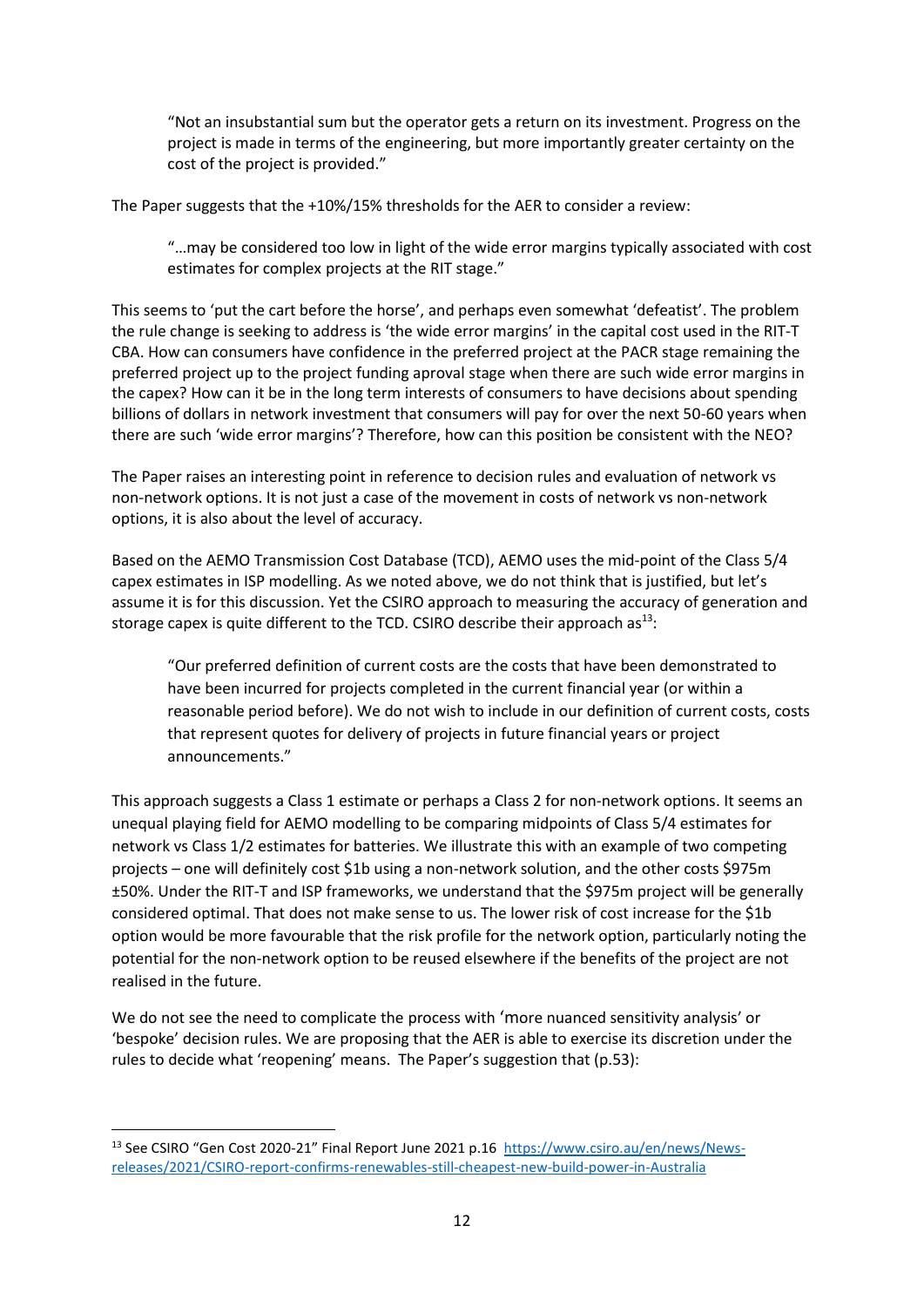"…the PACR could specify that, if the cost of the preferred option were to increase by X% (following market testing) and/or the cost of the second option reduce by Y% (e.g. based on producer price indexes or market data), then the outcome of the RIT should be revisited."

risks introducing unnecessary complications around definitions requiring complex legal drafting that may provide scope for TNSPs avoiding the desired impact of the rule change.

We support publishing of the capex breakeven cost (as was the case for VNI West in the 2020 ISP which had net benefits up to cost if \$2.6b) and do not think that will allow gaming by potential contractors.

We support the revised cost data being provided to AEMO to help improve the accuracy of the ISP capex estimates. We also support this information being publicly available as AEMO prefers. Transgrid only provided cost data to AEMO for the Transmission Cost Database on a confidential basis which prevented AEMO from transparently assessing the AACE class of the numbers<sup>14</sup>. We would seek AEMC's advice on whether this transparency is possible without a rule change.

## QUESTION 13: REQUIREMENTS WHEN REAPPLYING THE RIT

- 1. Should the requirement to reapply the RIT be more targeted?
- 2. Should any additional analysis and modelling that is required to be undertaken be published and subject to public consultation?

### *Response*

The Paper's commentary here seems to imply that the rule change requires a complete reapplication of the RIT process. This is not the case. We propose that the AER will be able to exercise its discretion on what 'reopen' or 'reapply' means in each particular case. Our default position was that discussed in the Paper - the proposing network would simply redo the PACR with the higher capex and undertake a range of stakeholder engagement if the option still has net benefits and is still the preferred option. If so, then the time involved would be brief and the cost small. If it was no longer the preferred option, then greater scrutiny would be required.

We proposed a deterministic decision rule (and the 30 day window for an AER decision) so there is no protracted debate on whether a review should take place. All parties want the issue to be dealt with promptly so that good investment decisions are not delayed.

The question is whether this more targeted approach should be prescribed in the Rules or left to the AER's discretion under the existing Rules. We tend to favour leaving it to the AER's discretion. There might be a myriad of possible outcomes and these would be hard to define in the rules but we have confidence the AER would apply the rules in a transparent and consistent manner.

### QUESTION 14: TRIGGER TO REAPPLY THE RIT

1. Do you have any views as to how the requirement to reapply the RIT should be given effect, including for contingent and non-contingent projects?

<sup>14</sup> See discussion at pp 20-21 [https://aemo.com.au/-/media/files/major-publications/isp/2021/transmission](https://aemo.com.au/-/media/files/major-publications/isp/2021/transmission-cost-report.pdf?la=en)[cost-report.pdf?la=en](https://aemo.com.au/-/media/files/major-publications/isp/2021/transmission-cost-report.pdf?la=en)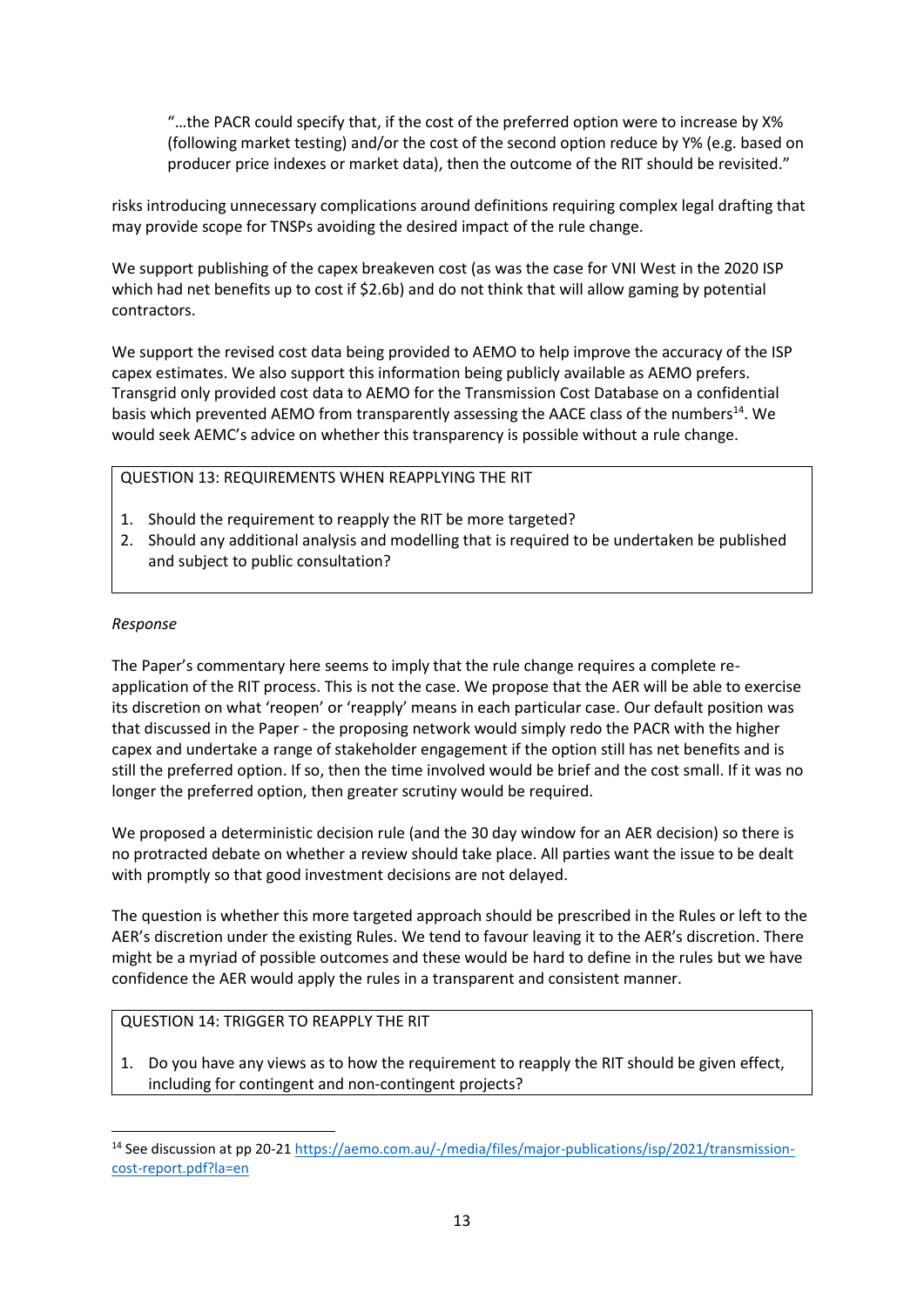- 2. Should there be a cut-off point (e.g. once the AER approves the CPA, or once construction commences) beyond which any requirement to update analysis cannot be triggered? If so, what would be an appropriate cut-off point?
- 3. Should there be a limit on how many times RIT analysis must be updated?

## *Response*

Our focus in the rule change was on projects that have received RIT-T approval, but the cost has increased significantly at the project funding approval stage. We can see both sides of the discussion:

- Exclude non-contingent projects from the rule change given they are considered as part of the ex ante capex approval process; if a particular project increases in cost following the end of the RIT, then the network simply has less capex available for other projects given the fixed capital approval amount
- Include 'major' (say >\$50m) non-contingent projects in the rule change to improve project transparency and help inform other capex estimates

On balance we would support the latter as the risk to consumers of a capex blowout remains much the same regardless as to whether the project is 'contingent' or not.

Our proposal was intended to allow the proponent to advise the AER of the >10% cost increase at any time prior to submitting their project funding approval application. We expect any advice to be provided as closely as possible to the application to eliminate the risk of triggering multiple review processes if the project has a further >10% increase in cost. The intent is that the revised capex cost to be subject to the AER review is the cost that will go into the feedback loop and be the subject of the project funding application.

### QUESTION 15: SHOULD RIT COST ESTIMATES BE MORE RIGOROUS?

- 1. Do you consider that the current level of rigour used for RIT cost estimates is suitable? If not, what level of rigour is appropriate? In particular, would it be appropriate to require an AACE 2 estimate (i.e. a detailed feasibility study) for each credible option?
- 2. If more detailed cost estimates are required at the RIT stage, should this apply to all RIT projects, or only to larger projects? If so, which projects should be subject to this requirement?
- 3. Do you have any other suggestions to address the issues raised in the rule change 3 request?

### *Response*

The rule change is driven by our view that the current level of rigor is insufficient to further the National Electricity Objective. The cost estimate coming out of the PACR needs to be much closer to the cost level the network will submit in the project funding approval application.

The Paper claims (p.53):

"As part of its efforts to improve transmission cost estimation for the ISP, AEMO has set out what it considers an appropriate approach to estimating project costs for the purposes of the ISP, the RIT and the CPA. This uses the same classification system (developed by the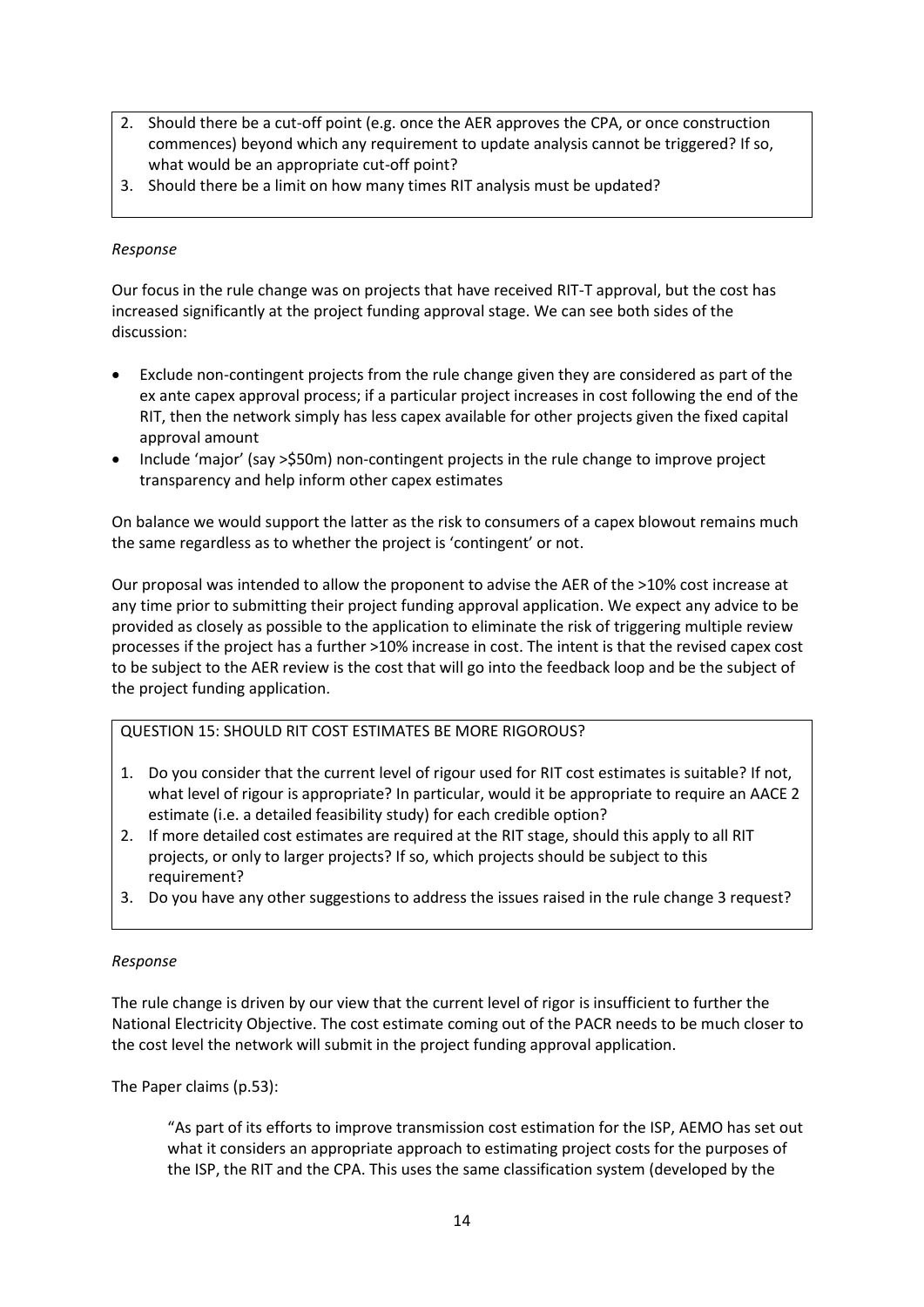Association for the Advancement of Cost Engineering (AACE)) as suggested by the rule change proponents but takes a different view as to the level of rigour that is appropriate to require at the RIT stage.

By contrast, AEMO considers that a class 4 or 3 AACE estimate is adequate for use at the RIT stage (the RIT-T for PEC was based on a class 4 estimate) while a CPA should be based on a class 3 estimate or better. For a major or complex project, a class 4 estimate has an error margin of -30% to +50% while a class 3 estimate has an error margin of -20% to +30%. The percentage cost increases suggested in the rule change request (10 per cent for larger projects and 15 per cent for smaller projects) are well within these error margins and hence may be considered too low. A proponent could prepare a cost estimate in accordance with AEMO's guidance and still experience a material cost increase as defined in the rule change request." (p.53)

### and (p.58):

…

"The rule change request proposes that the AER guidelines be amended to require proponents to develop more rigorous (and expensive) cost estimates for the PACR or FPAR. The proponents suggest this should be based on an AACE class 2 estimate or detailed feasibility study.

This is at odds with the approach adopted by AEMO in its 2021 Transmission cost report (which recommends a class 4 or 3 estimate at the RIT stage, and a class 3 estimate or better at the CPA stage) and by other organisations such as CSIRO."

The Paper's description of the AEMO view is incorrect. The reference given by the Paper to support their view is from the AEMO 2021 Transmission Cost Report, published as part of the 2022 ISP. It discussed the indicative approach currently taken by TNSPs to measuring capital cost accuracy and is shown in Table 6. AEMO then go on to comment<sup>15</sup>:

"The indicative class levels shown here reflect AEMO's current understanding of levels typically used at each stage, which may vary across the TNSPs and across projects. AER guidelines11 outline the expectations for each stage of the RIT-T, however they do not currently stipulate a specific class level for cost estimates, as estimate accuracy achieved at each stage will depend on the nature of the project."

AEMO is simply trying to fit the responses they received from TNSPs on their current practice into the AACE cost categories – hence their description as 'indicative'. They are shown as 'indicative' because that is what they are. AEMO received cost estimates from each TNSP that has their own methodology that may or may not have any relativity to the AACE categories. AEMO then used the transmission cost database to try to get some alignment among the different types of estimates (though it was complicated by Transgrid only providing confidential \$ numbers). Further AEMO has confirmed to us that they do not seek to specify a particular class for a particular RIT-T stage. They do use the Transmission Cost Database to develop what AEMO considers are Class 5 estimates for future ISP Projects.

The Commission also refers to a CSIRO report in footnote 155 as supporting its view:

<sup>15</sup> See p.12 [https://aemo.com.au/-/media/files/major-publications/isp/2021/transmission-cost](https://aemo.com.au/-/media/files/major-publications/isp/2021/transmission-cost-report.pdf?la=en)[report.pdf?la=en](https://aemo.com.au/-/media/files/major-publications/isp/2021/transmission-cost-report.pdf?la=en)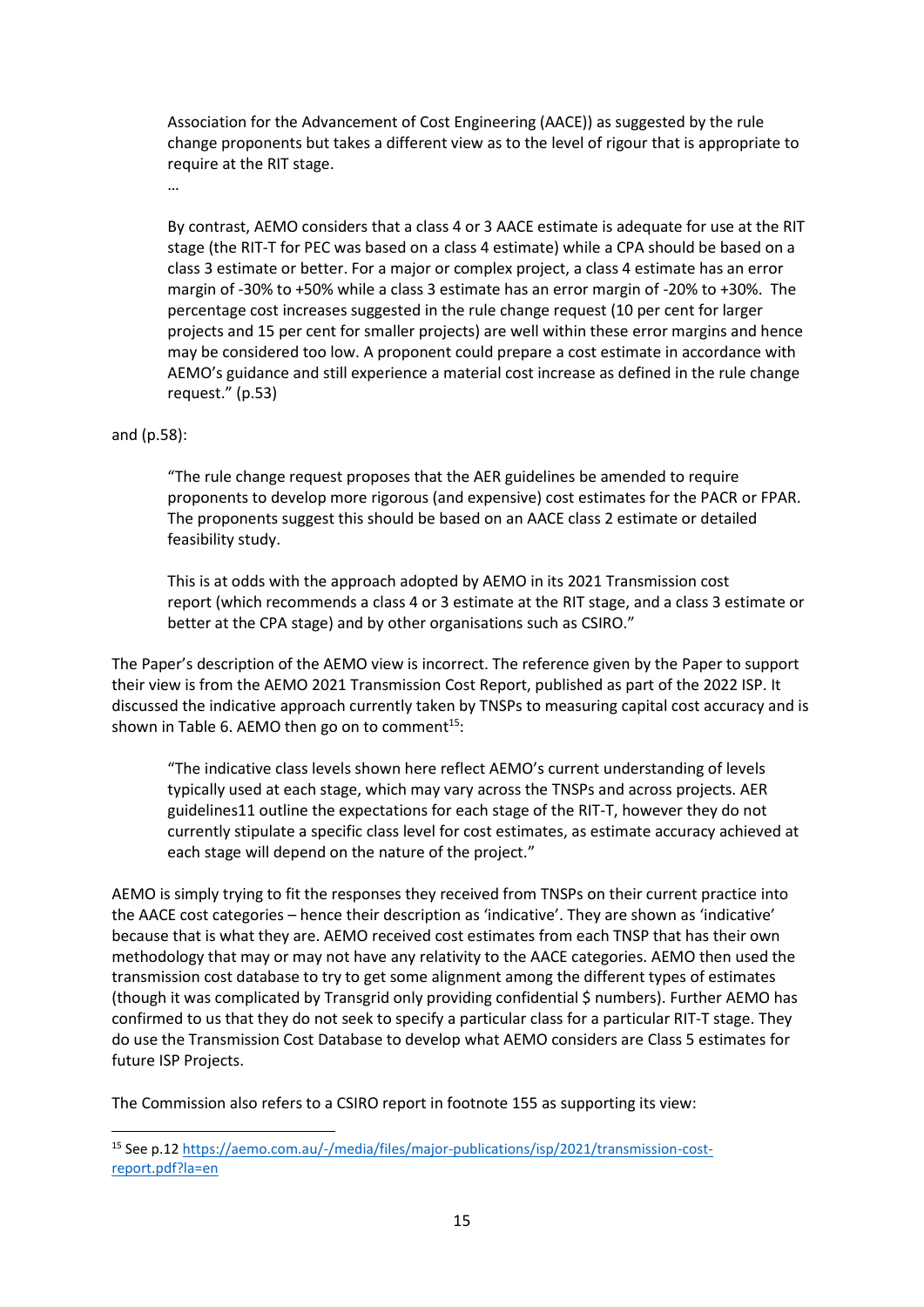"CSIRO adopts a similar approach to AEMO, only using FEEDs once a preferred option has been identified."

We think the first half of the sentence misinterprets what CSIRO says. The CSIRO webpage is a general commentary on project development, not referring to any particular project. It notes:

"The definitions described herein should be used more as a 'thought guide' as not all projects will necessarily follow the (exact) decision path set out below."

It talks about 'progressively more detailed and complex steps' as the projects goes through the stages of project development leading up to:

"The key decision point is when a positive final investment decision (FID, or similar depending on an organisation's investment progression framework) is taken; the project can then be classified as having moved from development planning into construction (and then into operations)."

The CSIRO makes no mention of its view on what AACE Class would apply to a FEED study (or any other project development stage). In our experience of projects of similar size to ISP projects:

- The evaluation of options (sometimes referred to as 'pre-feasibility') is on the basis of a Class 2/3 cost analysis (depending on the complexity of the project) to determine the preferred option, not a class 4 - 'pre-feasibility' is the PACR equivalent when the final preferred option is chosen
- Once a final option is selected, that triggers the detailed feasibility study on the preferred option – which is often referred to as a FEED analysis
- At the end of the FEED analysis there is a Class 2/1 type estimate (again depending on the complexity of the project) for the preferred option that is then submitted for investment approval to spend – what CSIRO refers to as FID; that stage is equivalent to the project funding application.

The Paper seems to confuse PACR as the equivalent of a FEED study, which it is not. The second half of footnote 155 - using FEED once the preferred option has been identified - aligns with our experience.

As we noted above, we have reconsidered our original proposal for a Class 2 at the PACR stage. As we have examined the debate around the AEMO Transmission Cost Database for the 2022 ISP that has occurred since we made our original rule change proposal, one conclusion is clear. While discussion of what an appropriate cost class might or should be at different stages of the RIT-T or CPA process, there is considerable variation in what a particular class actually means. The AACE accuracy bands are $16$ :

| Class 5         | Class 4               | Class 3               | Class <sub>2</sub> | Class 1        |
|-----------------|-----------------------|-----------------------|--------------------|----------------|
| L: -20% to -50% | L: $-15\%$ to $-30\%$ | L: $-10\%$ to $-20\%$ | L: -5% to -15%     | L: -3% to -10% |
| H:+30% to +100% | H: $+20$ to $+50\%$   | H: +10% to +30%       | H: +5% to +20%     | H: +3% to +15% |

<sup>16</sup> See p. 3 [https://web.aacei.org/docs/default-source/toc/toc\\_18r-97.pdf.](https://web.aacei.org/docs/default-source/toc/toc_18r-97.pdf)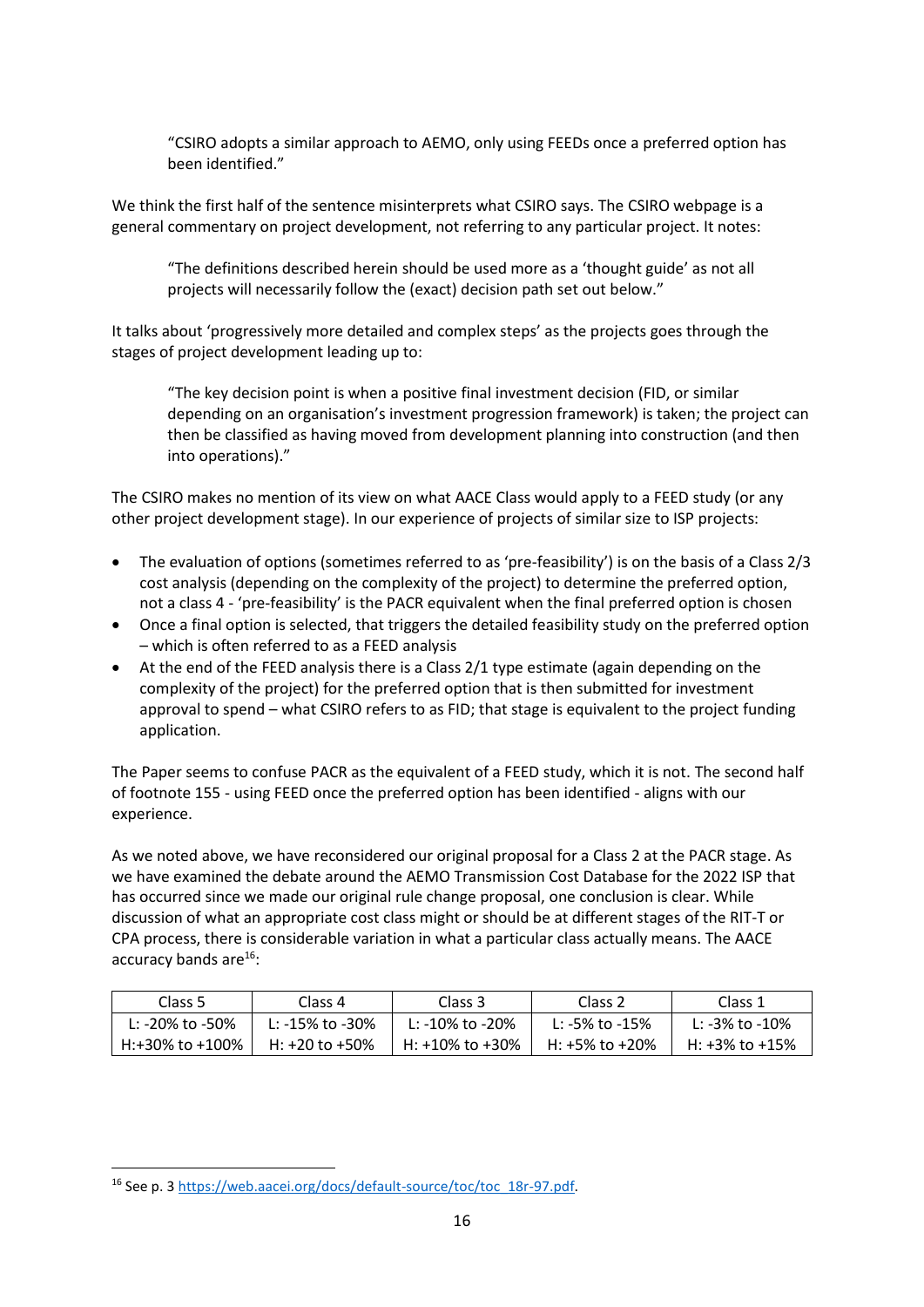By contrast, the GHD developed accuracy bands developed for AEMO's Transmission Cost Database are $17$ :

Table 8 Total unknown risk factors, on average, at different cost estimate classes and associated accuracy range

| <b>Cost estimates</b>                                                                                                                                                                                                                                      | Class 5 | Class 4                     | Class 3 | Class 2 | Class <sub>1</sub> |
|------------------------------------------------------------------------------------------------------------------------------------------------------------------------------------------------------------------------------------------------------------|---------|-----------------------------|---------|---------|--------------------|
| Total unknown risk factor<br>the product of the control of the control of the control of the control of the control of the control of the control of the control of the control of the control of the control of the control of the control of the control | $-15%$  | $-9%$                       | $-4%$   | 0%      | 0%                 |
| Accuracy range                                                                                                                                                                                                                                             | ±30%    | ±20%<br><b>CARL COMPANY</b> | ±15%    | ±10%    | ±5%<br>2020/05/08  |

The AEMO bands are both smaller and symmetrical (equal risk of costs being higher or lower) compared to the AACE accuracy bands being wider and asymmetrical (higher risk of an increase than a decrease). This leaves specifying a particular class open to interpretation. For those reasons we propose leaving the PACR class estimate to the project proponent's discretion.

<sup>17</sup> See p. 30 [https://aemo.com.au/-/media/files/major-publications/isp/2021/transmission-cost-database--](https://aemo.com.au/-/media/files/major-publications/isp/2021/transmission-cost-database---ghd-report.pdf?la=en) [ghd-report.pdf?la=en](https://aemo.com.au/-/media/files/major-publications/isp/2021/transmission-cost-database---ghd-report.pdf?la=en)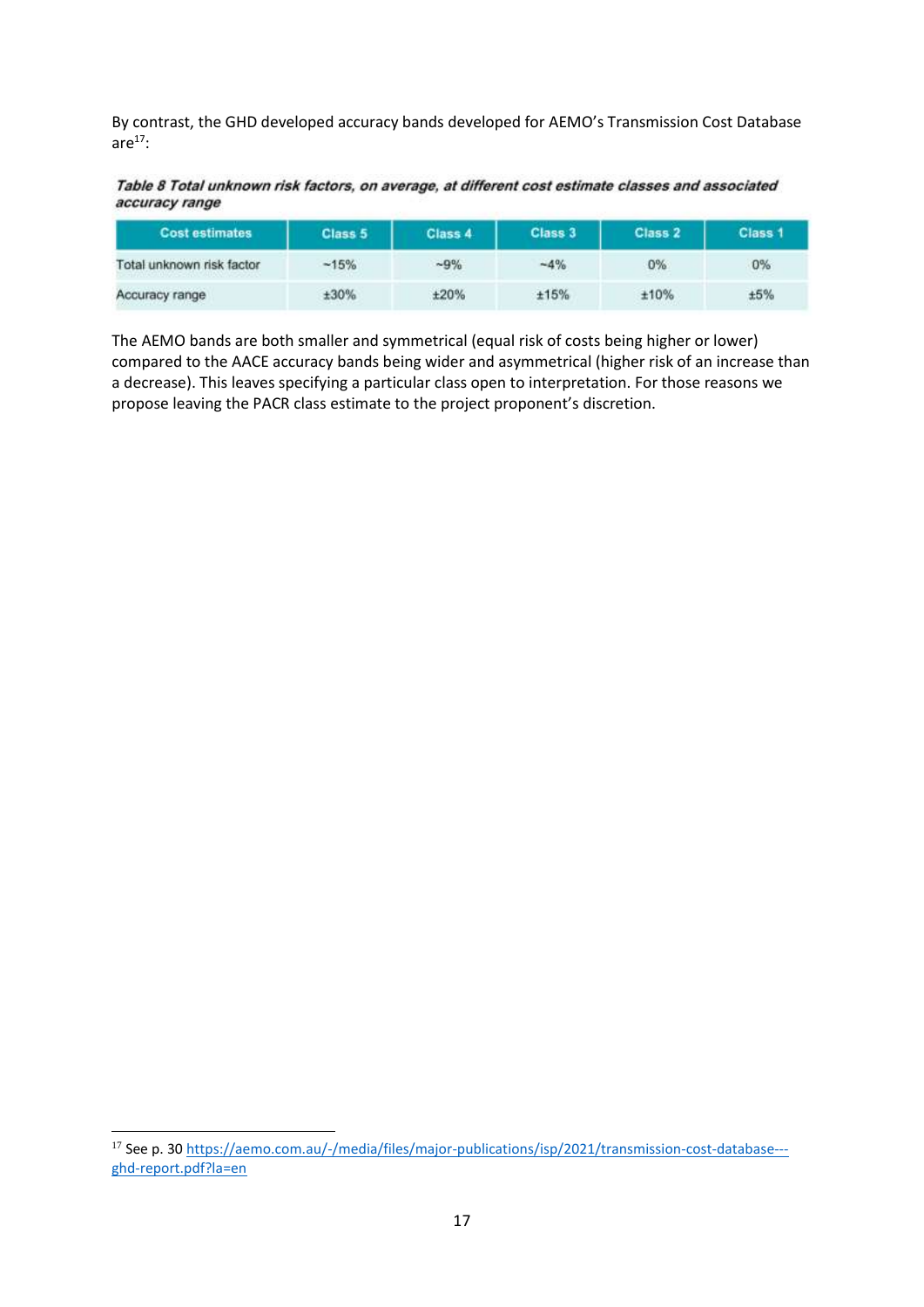## **Appendix – The increasing important of 'social licence' costs for networks**

Social licence costs were much less of an issue back when QNI and Basslink were built. They have increased significantly in importance in recent years as the scale of network construction has expanded and community expectations of compensation and environmental amenity have changed. This is recognised in the Paper with the discussion of jurisdictional, environmental and planning approvals behind Question 10. This is why the current transmission development process can take six to seven years end-to-end. It is also why land acquisition and biodiversity costs are now a large and increasing proportion of total capex.

In developing the Transmission Cost Database for the 2022 ISP, GHD noted<sup>18</sup>:

"Biodiversity – greenfield projects impact threatened species with high offset values, not able to be fully understood until significant work is undertaken."

There is almost a Catch 22 situation - because TNSPs are only doing Class 4 type estimates even at the PACR stage, they have not completed the work (eg, route selection and engagement with landowners) to enable an accurate estimate of land acquisition and biodiversity costs. So it should not be surprising that we are seeing large changes in costs between the PACR and project funding approval application stages.

This Appendix discusses three case studies that show the growing importance of these costs as the driver for cost increases during the RIT-T. The long term interests of consumers are best served by these costs being considered as part of the RIT-T. This would give consumers confidence that there is appropriate governance and rigor around the RIT-T and project funding approval decision making process. It would also give consumers confidence that the project costs the AER is deciding on in the project funding approval process are, in fact, realistic project costs.

(i) Humelink

This is the most expensive ISP project and subject to considerable dispute with a range of stakeholders about its route through the Snowy Mountains National Park and other areas considered to have significant environmental value.

The PACR (July 2021) estimated capex for the preferred option 3C is \$3,317 $m^{19}$ , a nearly 250% increase compared with the PADR (January 2020) estimate of \$1,350m. Lines and substations increased 230% from \$1,030m to \$2,380m and biodiversity costs increased nearly 300% from \$320m to \$935m. The PACR estimate is classified as a Class 4 estimate and hence still has a considerable degree of uncertainty.

These costs are being driven by the level of biodiversity offset costs. The range of options presented in the PACR showed these costs varied from 24-44% of total capex – with 28% for the preferred Option 3C.

|             | 1A   | 1В   | $\sim$<br>ᅭ | 2B   | $\sim$<br>∼ | 3B   | 3C   |
|-------------|------|------|-------------|------|-------------|------|------|
| Lines and   | 1470 | 1990 | 1725        | 3150 | 2585        | 2560 | 2380 |
| substations |      |      |             |      |             |      |      |

<sup>&</sup>lt;sup>18</sup> ISP Transmission Cost Database May 2021 p.5

<sup>&</sup>lt;sup>19</sup> Transgrid "Reinforcing the Southern Shared Network to increase transfer capacity to demand centres" (Humelink) PACR 29 July 2021 pp 15-16 [https://transgrid.com.au/what-we-do/projects/current](https://transgrid.com.au/what-we-do/projects/current-projects/Reinforcing%20the%20NSW%20Southern%20Shared%20Network/Documents/TransGrid%20HumeLink%20PACR.pdf)[projects/Reinforcing%20the%20NSW%20Southern%20Shared%20Network/Documents/TransGrid%20HumeLi](https://transgrid.com.au/what-we-do/projects/current-projects/Reinforcing%20the%20NSW%20Southern%20Shared%20Network/Documents/TransGrid%20HumeLink%20PACR.pdf) [nk%20PACR.pdf](https://transgrid.com.au/what-we-do/projects/current-projects/Reinforcing%20the%20NSW%20Southern%20Shared%20Network/Documents/TransGrid%20HumeLink%20PACR.pdf)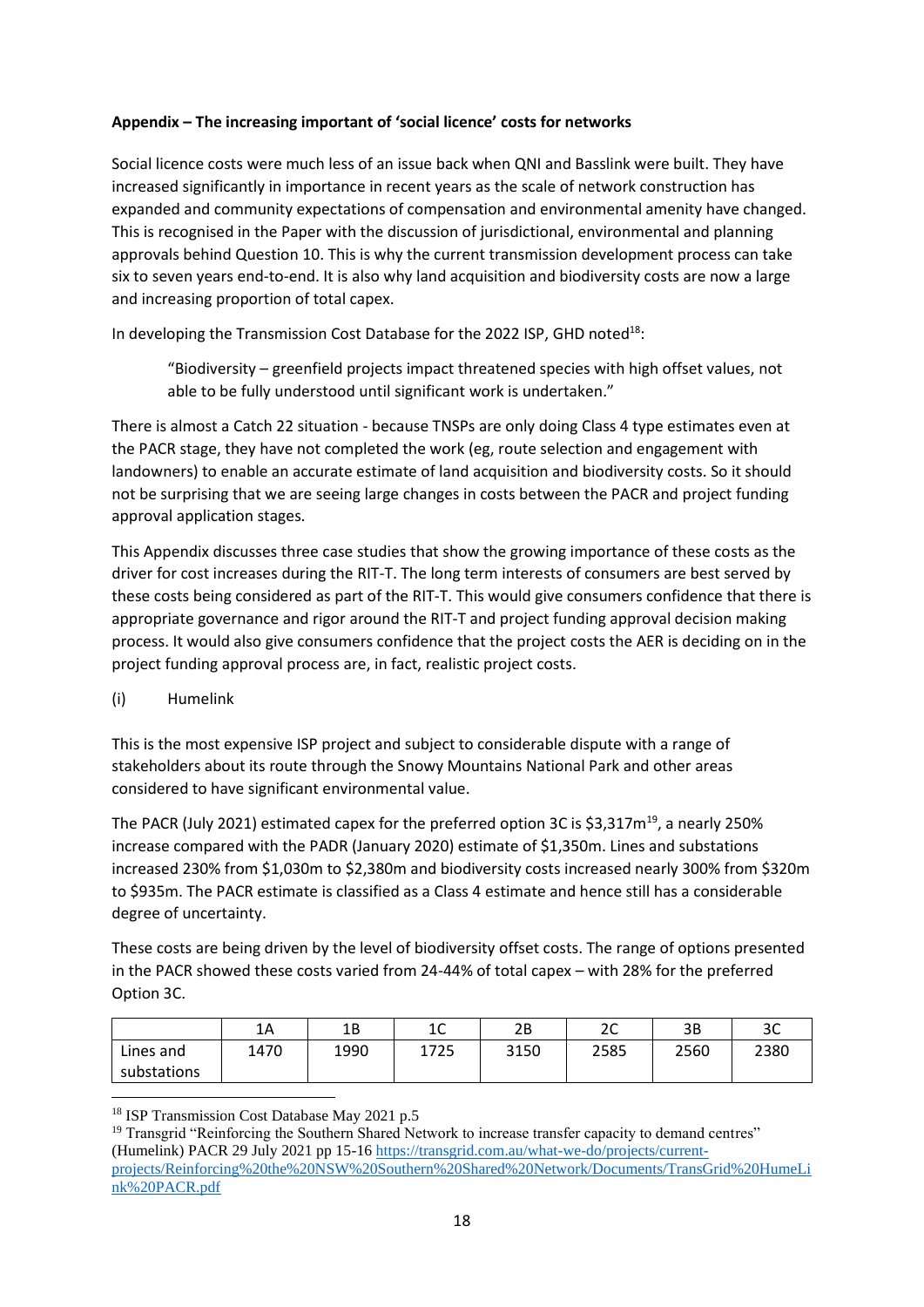| Biodiversity                         | 1060 | 1320 | 1340 | 1150 | 815  | 1220 | 935  |
|--------------------------------------|------|------|------|------|------|------|------|
| Total                                | 2530 | 3310 | 3065 | 4300 | 3400 | 3780 | 3317 |
| <b>Biodiversity</b><br>as % of total | 42   | 40   | 44   | 27   | 24   | 32   | 28   |

The importance of these costs was recognised by Transgrid establishing an Office of the Landowner and Community Advocate earlier this year<sup>20</sup>. The Office's review between April and June resulted in many recommendations implemented by Transgrid to improve their engagement. It remains to be seen how implementing these recommendations impact the next capex estimate in what is, as noted above, currently a Class 4 estimate.

(ii) Western Victorian Network Project

This is an 'anticipated' project (ie, it has met three of the five criteria under the AER's CBA Guidelines) in the 2022 ISP that is assumed to be part of the future network and, hence, AEMO does not estimate capex costs. There is currently a dispute between landowners and AusNet Services on the proposed route<sup>21</sup>. AusNet has an obligation to consider undergrounding as part of its Environmental Effects Statement as well as the RTT-T options analysis. A report commissioned by the Moorabool Council concluded that $^{22}$ :

"It was determined that not only is a HVDC system utilising underground cables a technically feasible alternative, but it is also likely to be more reliable and efficient for the movement of renewable energy to major centres whilst presenting significantly reduced impact to social and environmental factors."

The consultant estimated the cost of undergrounding at  $\sim$  \$2.7b, or five times the cost of the preferred overhead towers option. The Council claimed that AusNet had previously indicated that undergrounding might be ten times the cost<sup>23</sup>.

Even at five times the cost it will more than offset the benefits and result in the line not being built. AEMO comments that $24$ :

"HVAC underground cable is suited to lengths below approximately 50 km. Beyond 50 km length, AC lines at high voltage level will be subject to very large charging currents, requiring significant reactive compensation and design considerations."

While compulsory acquisition is always the fallback, it is poor engagement practice to do so. There is a risk of significantly increased costs – either through higher land purchase costs or a change of route if the network is not willing to exercise compulsory acquisition. And those costs may not be known until late in the final design and construction phase. Although AusNet has provided a

<sup>20</sup> [https://www.transgrid.com.au/news-views/lets-connect/stakeholder-engagement-](https://www.transgrid.com.au/news-views/lets-connect/stakeholder-engagement-program/Office%20of%20the%20Landowner%20and%20Community%20Advocate/Pages/default.aspx)

[program/Office%20of%20the%20Landowner%20and%20Community%20Advocate/Pages/default.aspx](https://www.transgrid.com.au/news-views/lets-connect/stakeholder-engagement-program/Office%20of%20the%20Landowner%20and%20Community%20Advocate/Pages/default.aspx) <sup>21</sup> Se[e https://www.abc.net.au/news/rural/2021-06-30/western-victoria-transmission-network-project](https://www.abc.net.au/news/rural/2021-06-30/western-victoria-transmission-network-project-proposal/100254178)[proposal/100254178](https://www.abc.net.au/news/rural/2021-06-30/western-victoria-transmission-network-project-proposal/100254178)

<sup>&</sup>lt;sup>22</sup> Amplitude Consultants "Western Victorian Transmission Network Project High-Level Alternative HVDC Scoping Project" [https://www.moorabool.vic.gov.au/files/content/public/about-council/large-projects](https://www.moorabool.vic.gov.au/files/content/public/about-council/large-projects-impacting-moorabool/western-victoria-transmission-network-project/wvtnp-high-level-hvdc-alternative-scoping-report.pdf)[impacting-moorabool/western-victoria-transmission-network-project/wvtnp-high-level-hvdc-alternative](https://www.moorabool.vic.gov.au/files/content/public/about-council/large-projects-impacting-moorabool/western-victoria-transmission-network-project/wvtnp-high-level-hvdc-alternative-scoping-report.pdf)[scoping-report.pdf](https://www.moorabool.vic.gov.au/files/content/public/about-council/large-projects-impacting-moorabool/western-victoria-transmission-network-project/wvtnp-high-level-hvdc-alternative-scoping-report.pdf)

<sup>23</sup> Se[e https://www.abc.net.au/news/2021-06-22/moorabool-shire-transmission-line-report/100231730](https://www.abc.net.au/news/2021-06-22/moorabool-shire-transmission-line-report/100231730)

<sup>&</sup>lt;sup>24</sup> Transmission Cost Report p.23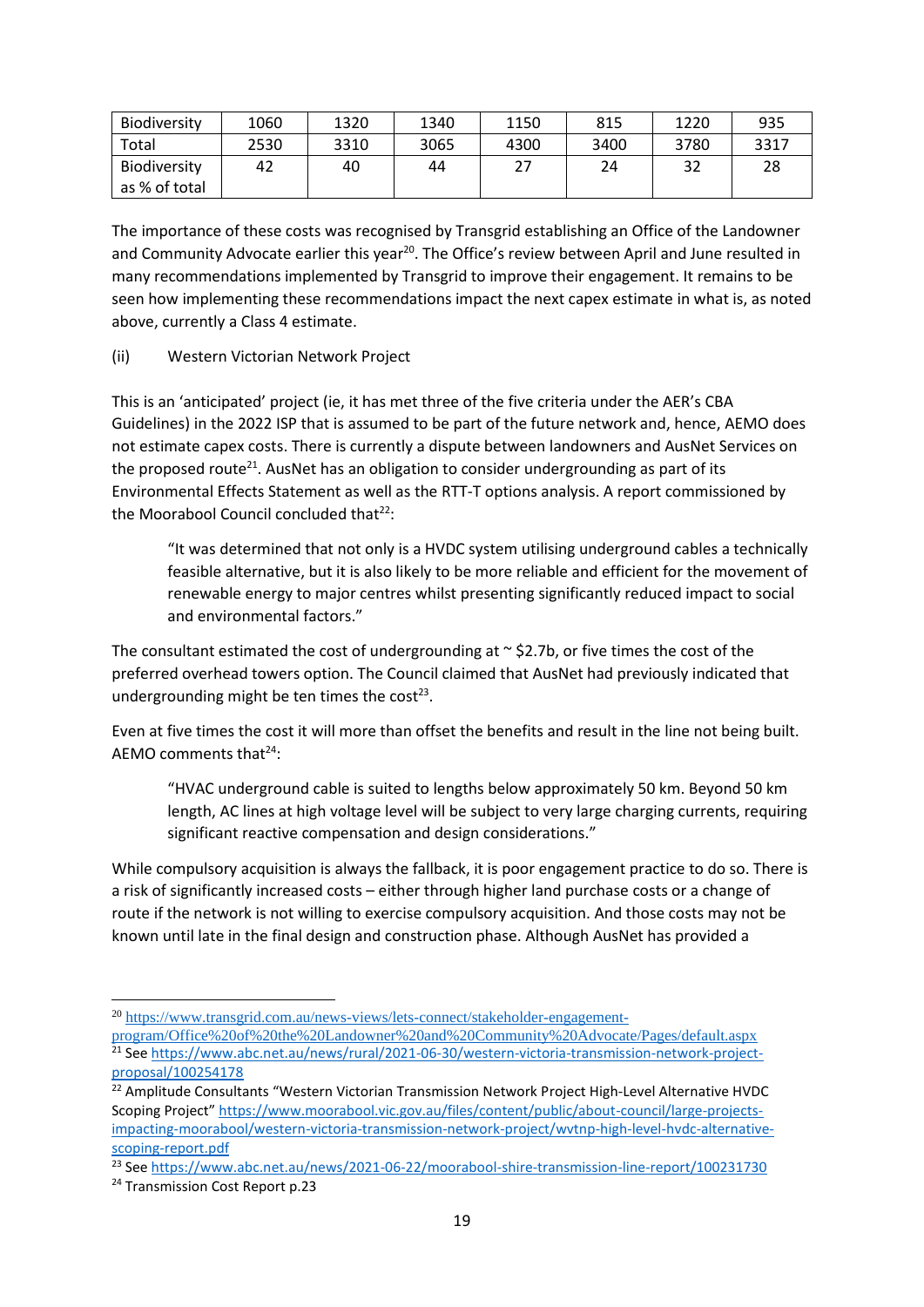notionally 'firm' contract price for the project, additional costs can still be passed through to consumer post construction.

While AEMO's classification of this project as 'anticipated' may meet the AER's definition under the CBA Guidelines, which means that project costs are not considered in the ISP, this results in flawed modelling. Land acquisition and biodiversity offsets are still for too uncertain.

(iii) Project Energy Connect

The impact of uncertain environmental and biodiversity costs can be shown by the Project Energy Connect capex forecasts submitted to the AER last year as part of the contingent project application. The table summarises the capex forecast from the initial application to the AER in June 2020<sup>25</sup> and the revised Best and Final Offer (BAFO) provided to the AER in September 2020<sup>26</sup>:

|                              | $$(2017-18)m$$ |                |           | % of total capex      |  |
|------------------------------|----------------|----------------|-----------|-----------------------|--|
|                              | June 2020      | <b>BAFO</b>    | June 2020 | <b>BAFO September</b> |  |
|                              |                | September 2020 |           | 2020                  |  |
| Property and easements       | \$109.5        | \$109.5        | 4.8%      | 5.8%                  |  |
| <b>Environmental offsets</b> | \$74.7         | \$139.4        | 3.2%      | 7.3%                  |  |
| Risks - biodiversity         | \$122.1        | \$122.1        | 5.3%      | 6.5%                  |  |
| Sub - Total                  | \$306.3        | \$371.0        | 13.4%     | 19.6%                 |  |
| <b>Total Capex</b>           | \$2,290.9      | \$1,894.6      |           |                       |  |

The updated numbers showed a significant increase in the share of these components to nearly 20% of the total costs. These updated costs reflect<sup>27</sup>:

"…updated expert reports from Jones Lang LaSalle (JLL) and WSP on property and easement costs and environmental offset costs, which reflect the new PEC route via Dinawan, the current process of acquisition negotiations and on-site investigations"

These costs also included the same level of biodiversity risk. The JLL report<sup>28</sup> dated August 2020 makes clear that it is a complicated process as routes change and consultation is undertaken. Even at this CPA stage:

- While individual Assessments of Compensation have been assessed for Stage 3, between Balranald and Four Corners, no direct engagement and socialisation of compensation with affected property owners had yet occurred
- A high-level review of design options for Stage 4, between Four Corners and Wagga Wagga is underway but not completed
- Option agreements had only been negotiated with 30% of the 81 land owners along the NSW part of the route

<sup>26</sup> See Table 2.2 p.5

<sup>25</sup> See

[https://www.aer.gov.au/system/files/TransGrid%20-%20Project%20%20EnergyConnect%20-%20Principal%20](https://www.aer.gov.au/system/files/TransGrid%20-%20Project%20%20EnergyConnect%20-%20Principal%20Application%20-%2029%20June%202020.pdf) [Application%20-%2029%20June%202020.pdf](https://www.aer.gov.au/system/files/TransGrid%20-%20Project%20%20EnergyConnect%20-%20Principal%20Application%20-%2029%20June%202020.pdf)

[https://www.aer.gov.au/system/files/TransGrid%20-%20A.5A%20-%20PEC%20-%20Supplementary%20Capex](https://www.aer.gov.au/system/files/TransGrid%20-%20A.5A%20-%20PEC%20-%20Supplementary%20Capex%20Forecasting%20Methodology%20BAFO%20-%2030%20September%202020.pdf) [%20Forecasting%20Methodology%20BAFO%20-%2030%20September%202020.pdf](https://www.aer.gov.au/system/files/TransGrid%20-%20A.5A%20-%20PEC%20-%20Supplementary%20Capex%20Forecasting%20Methodology%20BAFO%20-%2030%20September%202020.pdf)

 $27$  Ibid p. 1

<sup>28</sup> See

[https://www.aer.gov.au/system/files/Transgrid%20-%20JLL%20Report%20Land%20Acquisition%20Costs%20R](https://www.aer.gov.au/system/files/Transgrid%20-%20JLL%20Report%20Land%20Acquisition%20Costs%20Revised%20-%2025%20August%202020.pdf) [evised%20-%2025%20August%202020.pdf](https://www.aer.gov.au/system/files/Transgrid%20-%20JLL%20Report%20Land%20Acquisition%20Costs%20Revised%20-%2025%20August%202020.pdf)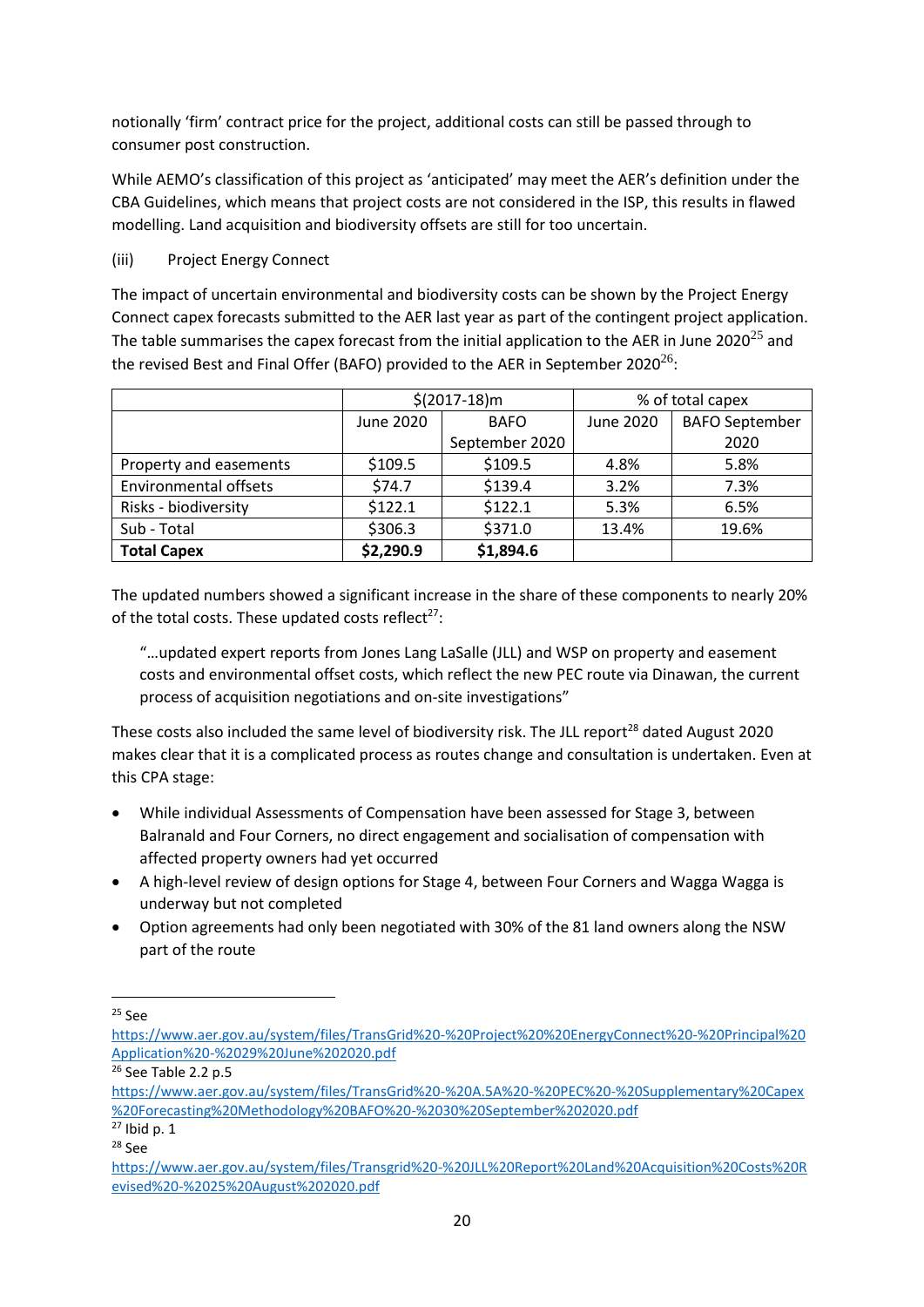#### Table 2.0 Number of Option Agreements per Stage

| <b>STAGE</b> | <b>SECTION</b>                   | <b>NO. OF OWNERS</b> | <b>NO. OF OPTION</b><br><b>AGREEMENTS</b> |
|--------------|----------------------------------|----------------------|-------------------------------------------|
|              | Border to Buronga                |                      |                                           |
| 1A           | <b>Buronga to Red Cliffs</b>     | 13                   |                                           |
|              | Buronga to Balranald             | 25                   |                                           |
|              | <b>Balranald to Four Corners</b> | 26                   | into                                      |
|              | Four Corners to Wagga Wagga      | TBD                  |                                           |

JLL comment that time pressure on project development increase the risk of higher levels of compensation being required.

"The timelines for requiring access to land for construction activity (possession of site) and subsequent project delivery in general has the greatest bearing on the extent to which a proponent is prepared to negotiate a voluntary commercial agreement in excess of valuation.

It follows that the tighter the delivery timeframe for access to land for construction purposes, the less time is allocated to negotiating voluntary commercial agreements with directly impacted landowners and subsequently agreed compensation will be inflated to a greater degree above valuation.

Landowners and their advisors in the current environment are very astute and are more cognisant of their ability to drive a higher compensation amount if proponents are under pressure to achieve access to land in a short timeframe.

This is particularly evident in instances where a proponent has insufficient time to acquire land and easements by compulsion."

Project Energy Connect is represented publicly as a project that has to be built quickly. As Transgrid notes in its CPA application to the AER<sup>29</sup>:

"The timing for the submission of this Application is driven by our commitment to meet our contractual obligations to the SA Government in accordance with our early works agreement with them."

The AER eventually concluded that  $30$ :

"We found that the majority of the easement and land acquisition costs are likely reasonably estimated…"

### **Conclusion**

The three case studies in this Appendix demonstrate the growing importance of 'social licence' costs as the driver for cost increases during the RIT-T and, thus, how it is in the long term interests of consumers for these costs being considered as part of the RIT-T. This would give consumers confidence that there is appropriate governance and rigor around the decision making process, and

<sup>29</sup> See p. 1

[https://www.aer.gov.au/system/files/TransGrid%20-%20Project%20%20EnergyConnect%20-%20Principal%20](https://www.aer.gov.au/system/files/TransGrid%20-%20Project%20%20EnergyConnect%20-%20Principal%20Application%20-%2029%20June%202020.pdf) [Application%20-%2029%20June%202020.pdf](https://www.aer.gov.au/system/files/TransGrid%20-%20Project%20%20EnergyConnect%20-%20Principal%20Application%20-%2029%20June%202020.pdf)

<sup>30</sup> See p. 21

[https://www.aer.gov.au/system/files/AER%20-%20Final%20Decision%20-%20TransGrid%20-%20Project%20En](https://www.aer.gov.au/system/files/AER%20-%20Final%20Decision%20-%20TransGrid%20-%20Project%20EnergyConnect%20Contingent%20Project%20-%20May%202021.pdf) [ergyConnect%20Contingent%20Project%20-%20May%202021.pdf](https://www.aer.gov.au/system/files/AER%20-%20Final%20Decision%20-%20TransGrid%20-%20Project%20EnergyConnect%20Contingent%20Project%20-%20May%202021.pdf)